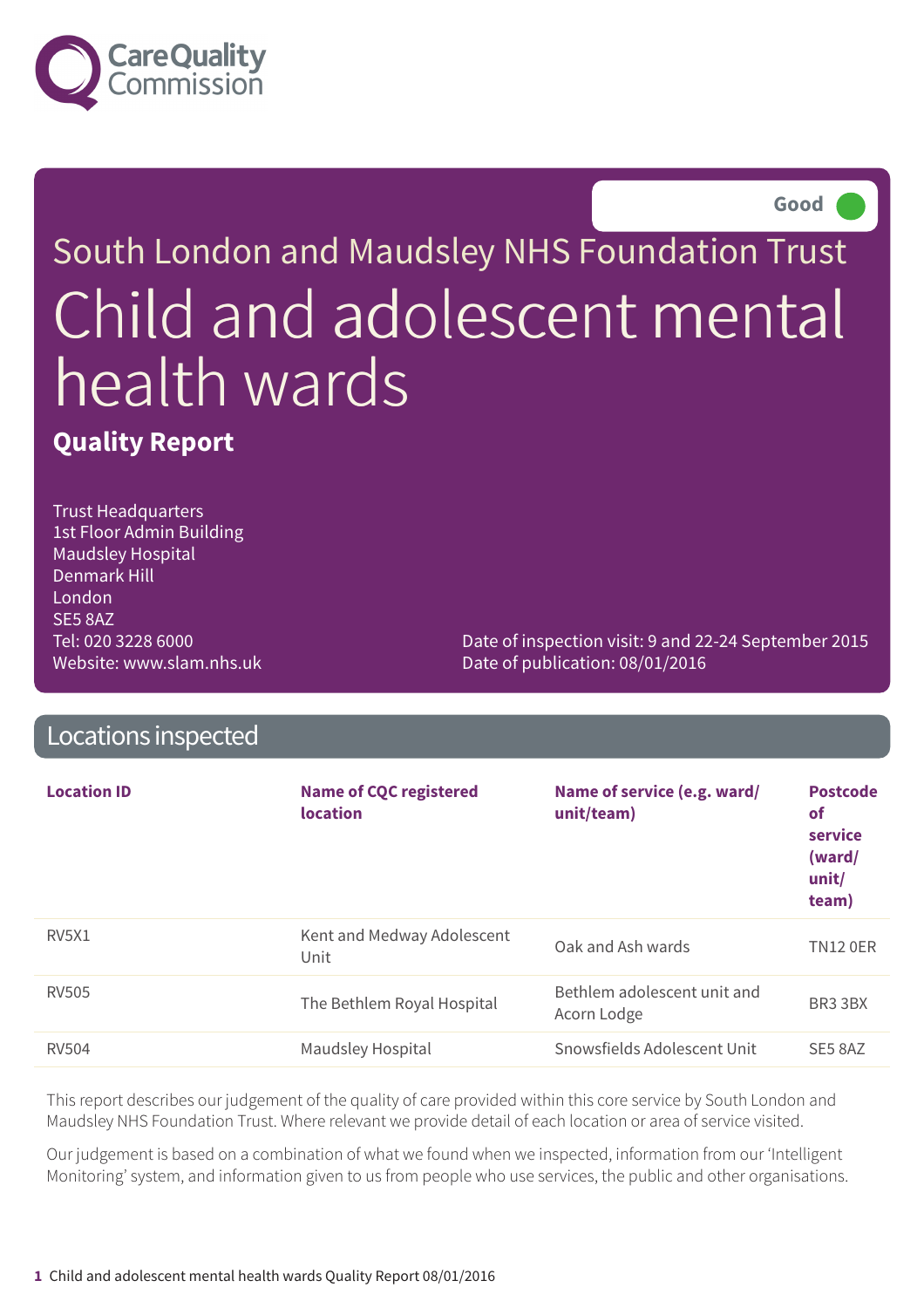Where applicable, we have reported on each core service provided by South London and Maudsley NHS Foundation Trust and these are brought together to inform our overall judgement of South London and Maudsley NHS Foundation Trust.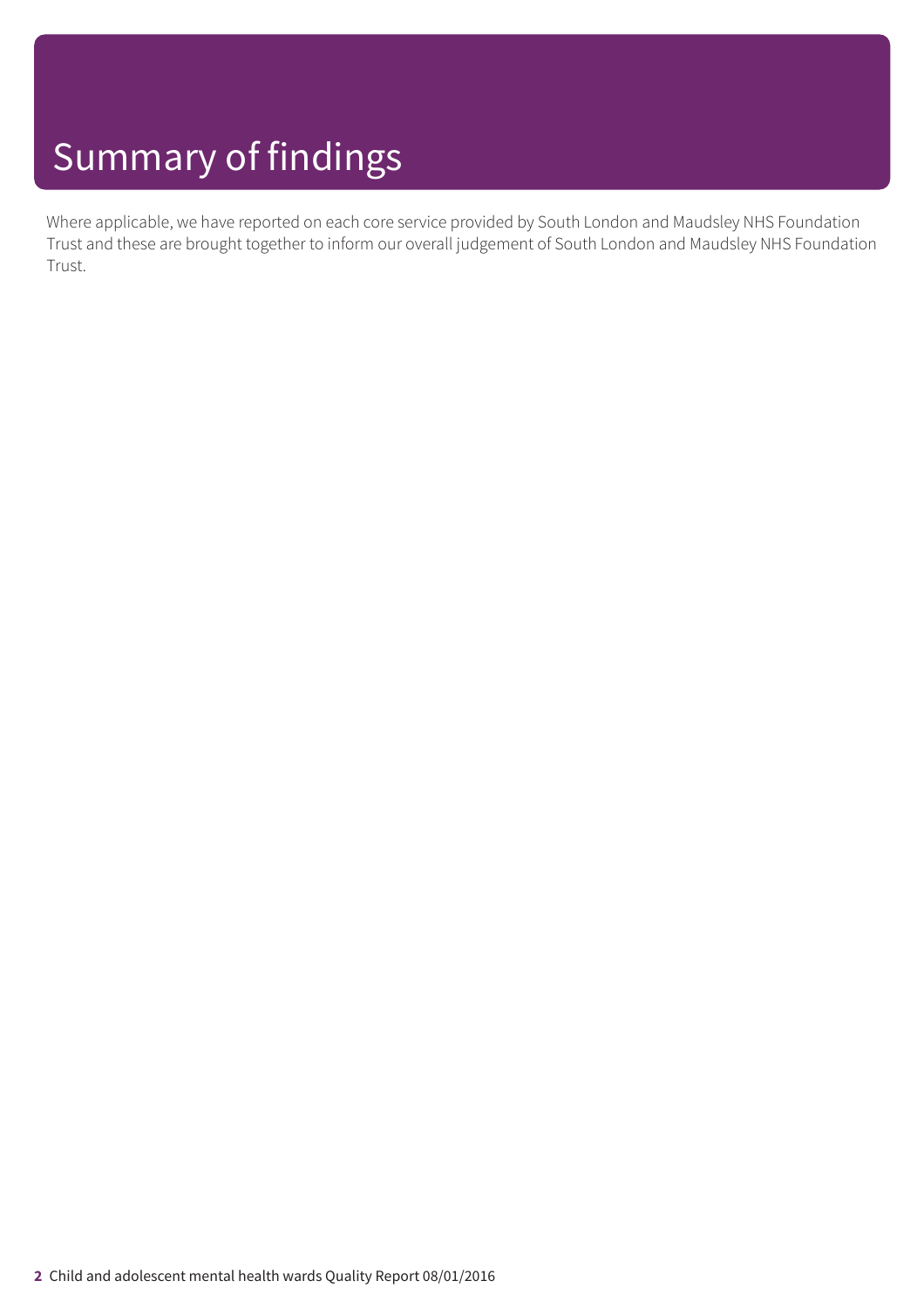### Ratings

We are introducing ratings as an important element of our new approach to inspection and regulation. Our ratings will always be based on a combination of what we find at inspection, what people tell us, our Intelligent Monitoring data and local information from the provider and other organisations. We will award them on a four-point scale: outstanding; good; requires improvement; or inadequate.

| Overall rating for the service | Good |  |
|--------------------------------|------|--|
| Are services safe?             | Good |  |
| Are services effective?        | Good |  |
| Are services caring?           | Good |  |
| Are services responsive?       | Good |  |
| Are services well-led?         | Good |  |

#### **Mental Health Act responsibilities and Mental Capacity Act / Deprivation of Liberty Safeguards**

We include our assessment of the provider's compliance with the Mental Health Act and Mental Capacity Act in our overall inspection of the core service.

We do not give a rating for Mental Health Act or Mental Capacity Act; however we do use our findings to determine the overall rating for the service.

Further information about findings in relation to the Mental Health Act and Mental Capacity Act can be found later in this report.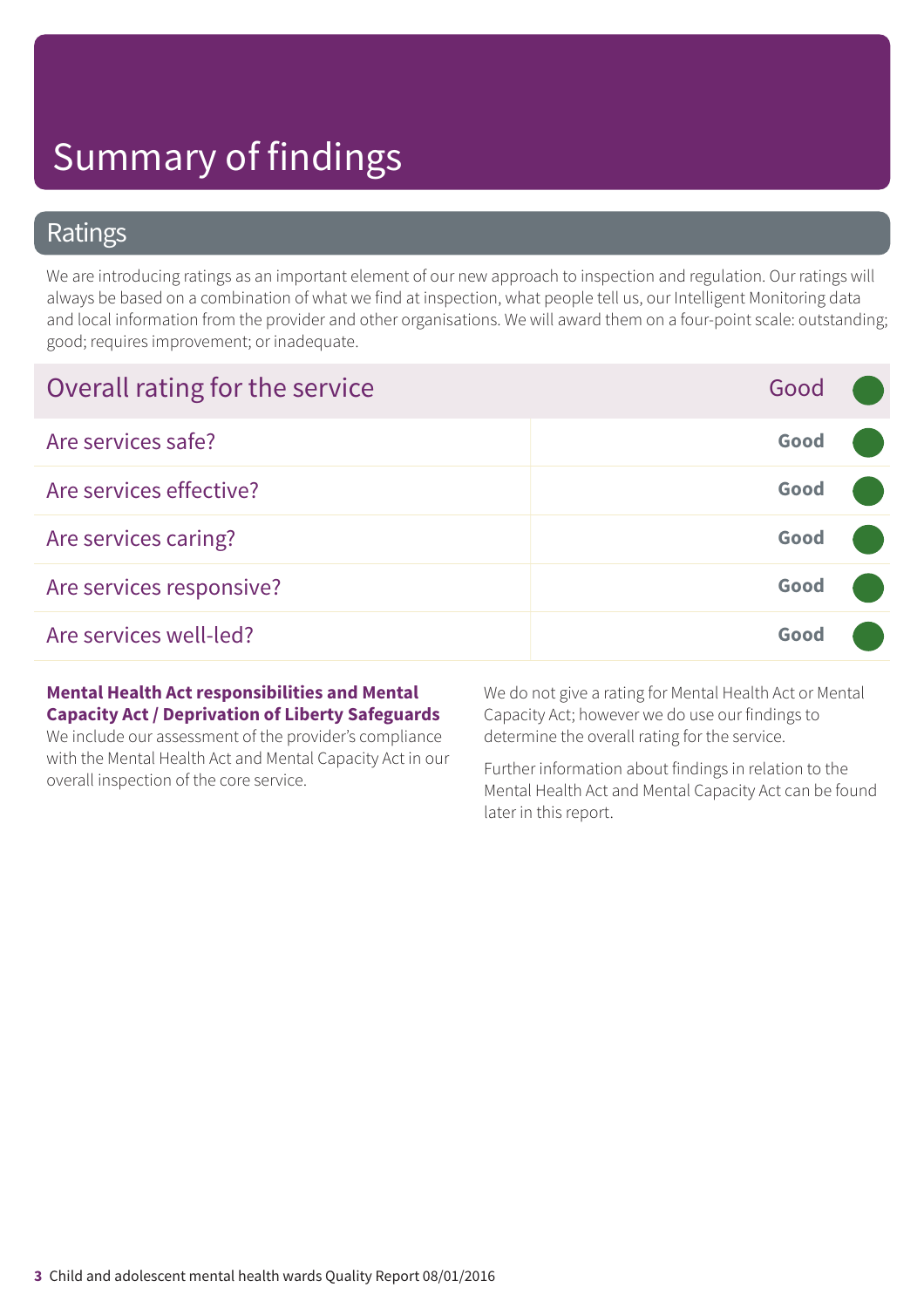### **Contents**

| Summary of this inspection                                    | Page |
|---------------------------------------------------------------|------|
| Overall summary                                               | 5    |
| The five questions we ask about the service and what we found | 6    |
| Information about the service                                 | 8    |
| Our inspection team                                           | 8    |
| Why we carried out this inspection                            | 8    |
| How we carried out this inspection                            | 9    |
| What people who use the provider's services say               | 9    |
| Good practice                                                 | 10   |
| Areas for improvement                                         | 10   |
| Detailed findings from this inspection                        |      |
| Locations inspected                                           | 11   |
| Mental Health Act responsibilities                            | 11   |
| Mental Capacity Act and Deprivation of Liberty Safeguards     | 11   |
| Findings by our five questions                                | 13   |
|                                                               |      |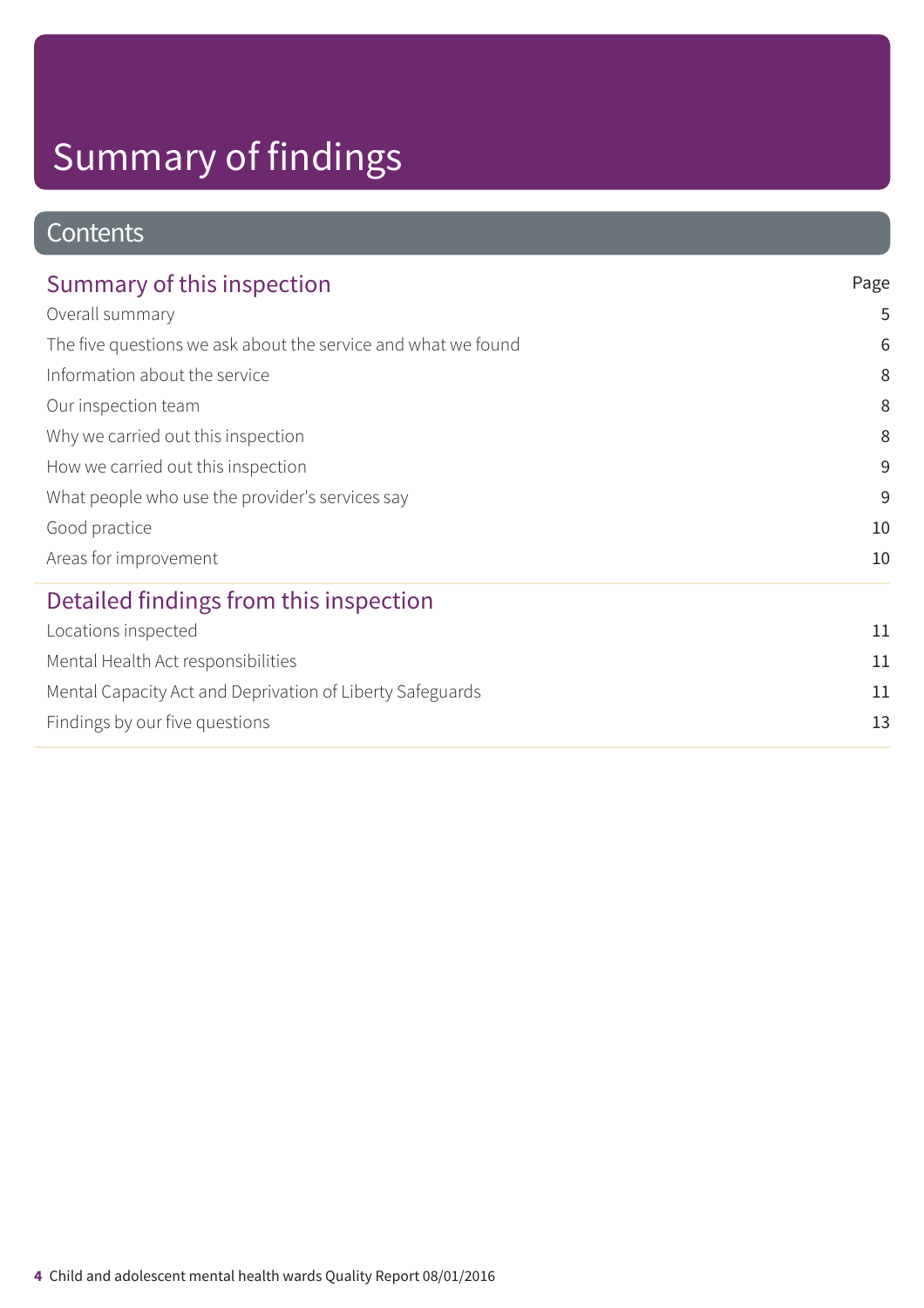### Overall summary

We gave an overall rating for child and adolescent inpatient mental health services of **good** because:

- Staff were kind and treated the children and young people with dignity and respect.
- Young people were able to actively participate in decisions about their care and in decisions regarding the running of the ward.
- Most young people were risk assessed and received a comprehensive assessment of their needs on admission to ward and monitored throughout their stay.
- The wards had clear systems in place to mitigate risks to young people, such as with regards to medication and safeguarding.
- Staffing numbers were usually enough to meet the needs of the children and young people.
- Incidents were reported, reviewed and lessons learned through feedback to staff.
- Treatment and monitoring were based upon best practice from appropriate bodies, such as the National Institute for Health and Care Excellence (NICE). Young people had access to a range of therapies.
- All wards had wide-ranging multi-disciplinary teams and staff were well trained and supported.
- Young people were supported to meet their religious, cultural and sexuality needs.
- Complaints were responded to and acted upon appropriately.
- Regular information was collected and reviewed to measure the quality of the service. Young people were able to give their views on the service.
- Staff were committed to improving the service they were delivering. Many staff were undertaking work to try and review and improve care for young people.

#### However

- The trust had high levels of staff vacancies, especially at Woodland House and Acorn Lodge although on a day to day basis they were taking the necessary steps to ensure the children and young people received the necessary care.
- Not all records at Acorn Lodge showed up-to-date care plans and risk assessments.
- Having two wards co-located in one space at Woodland House made it hard for staff to manage the ward.
- Not all staff had received regular one-to-one formal supervision.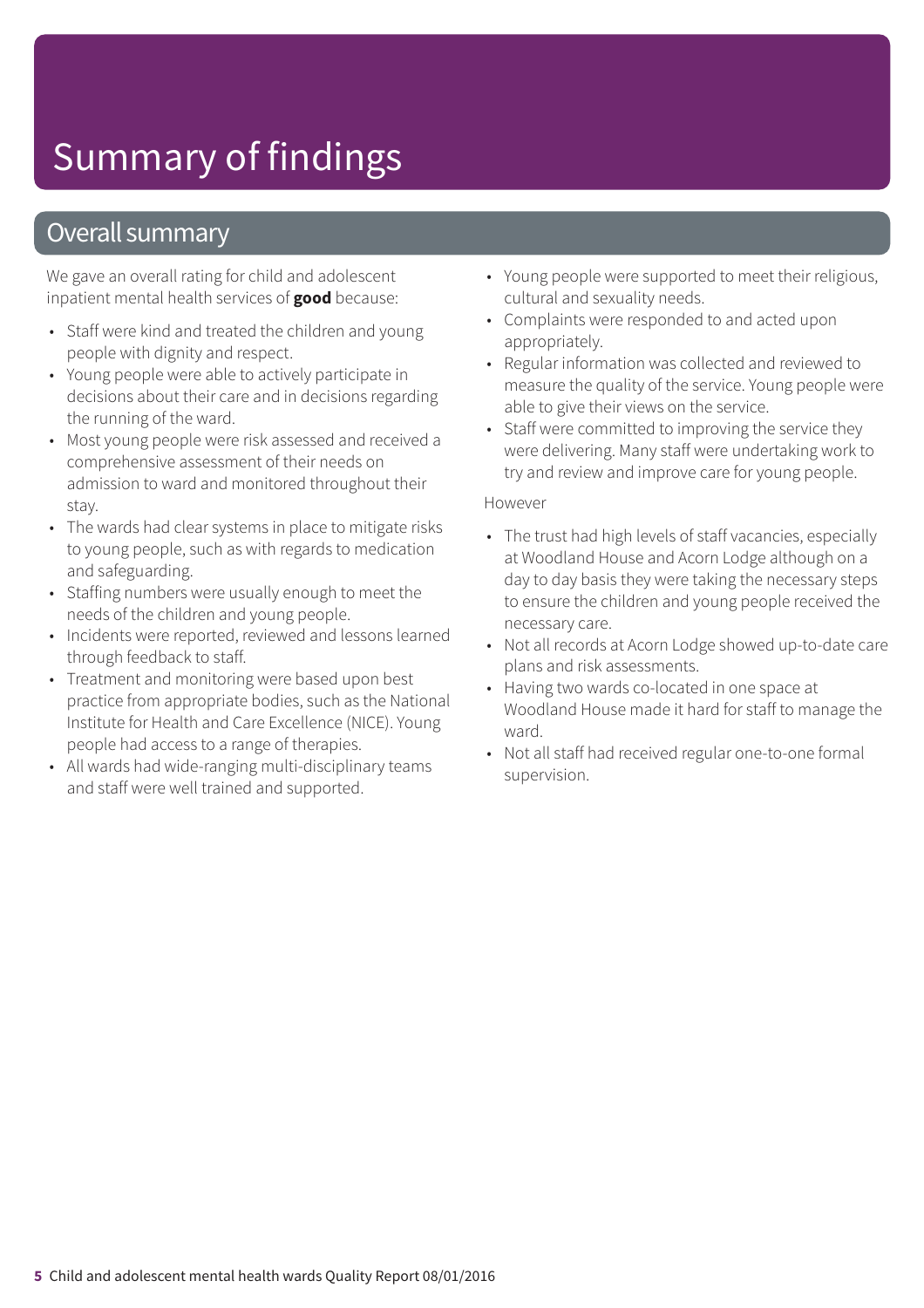### The five questions we ask about the service and what we found

| Are services safe?<br>We rated safe as <b>good</b> because:                                                                                                                                                                                                                                                                                                                                                                                                                                                                                                                                                                    | Good |
|--------------------------------------------------------------------------------------------------------------------------------------------------------------------------------------------------------------------------------------------------------------------------------------------------------------------------------------------------------------------------------------------------------------------------------------------------------------------------------------------------------------------------------------------------------------------------------------------------------------------------------|------|
| • The ward was clean, well-maintained and provided a range of<br>therapeutic activities. Staff were aware of environmental risks<br>and managing them.<br>Most young people were risk assessed on admission to the<br>ward and monitored throughout their stay.<br>Incidents were reported, reviewed and lessons learned through<br>feedback to staff.<br>• Appropriate systems were in place to manage risks.<br>Medications and safeguarding concerns were well managed.<br>• Staff managed most aspects of restraints and seclusions<br>appropriately and were seeking to reduce the usage of<br>restrictive interventions. |      |
| However, the wards with high levels of staff vacancies and had not<br>managed to cover all shifts with temporary staff, staff found<br>managing two wards in one space difficult at Woodland House,<br>some risks assessments at Acorn Lodge had not been updated.                                                                                                                                                                                                                                                                                                                                                             |      |
| <b>Are services effective?</b><br>We rated effective as good because:                                                                                                                                                                                                                                                                                                                                                                                                                                                                                                                                                          | Good |
| Most young people received a comprehensive assessment of<br>$\bullet$<br>their needs on admission and these were monitored<br>throughout their stay.<br>• Treatment and monitoring were based upon best practice from<br>appropriate bodies, such as NICE.<br>• Young people had access to a range of therapies.<br>• All wards had wide-ranging MDTs and staff were well trained<br>and supported.<br>• Staff implemented the Mental Health Act appropriately and<br>assessed the capacity and competence of young people.                                                                                                    |      |
| However, at Acorn Lodge not all care plans were up-to date and staff<br>had not all received regular one-to-one supervision                                                                                                                                                                                                                                                                                                                                                                                                                                                                                                    |      |
| <b>Are services caring?</b><br>We rated caring as <b>good</b> because:<br>• Staff were kind and treated the children and young people with<br>dignity and respect.<br>• Young people were able to actively participate in decisions<br>about their care and in decisions regarding the running of the<br>ward<br>• Advocacy services were available to support people.                                                                                                                                                                                                                                                         | Good |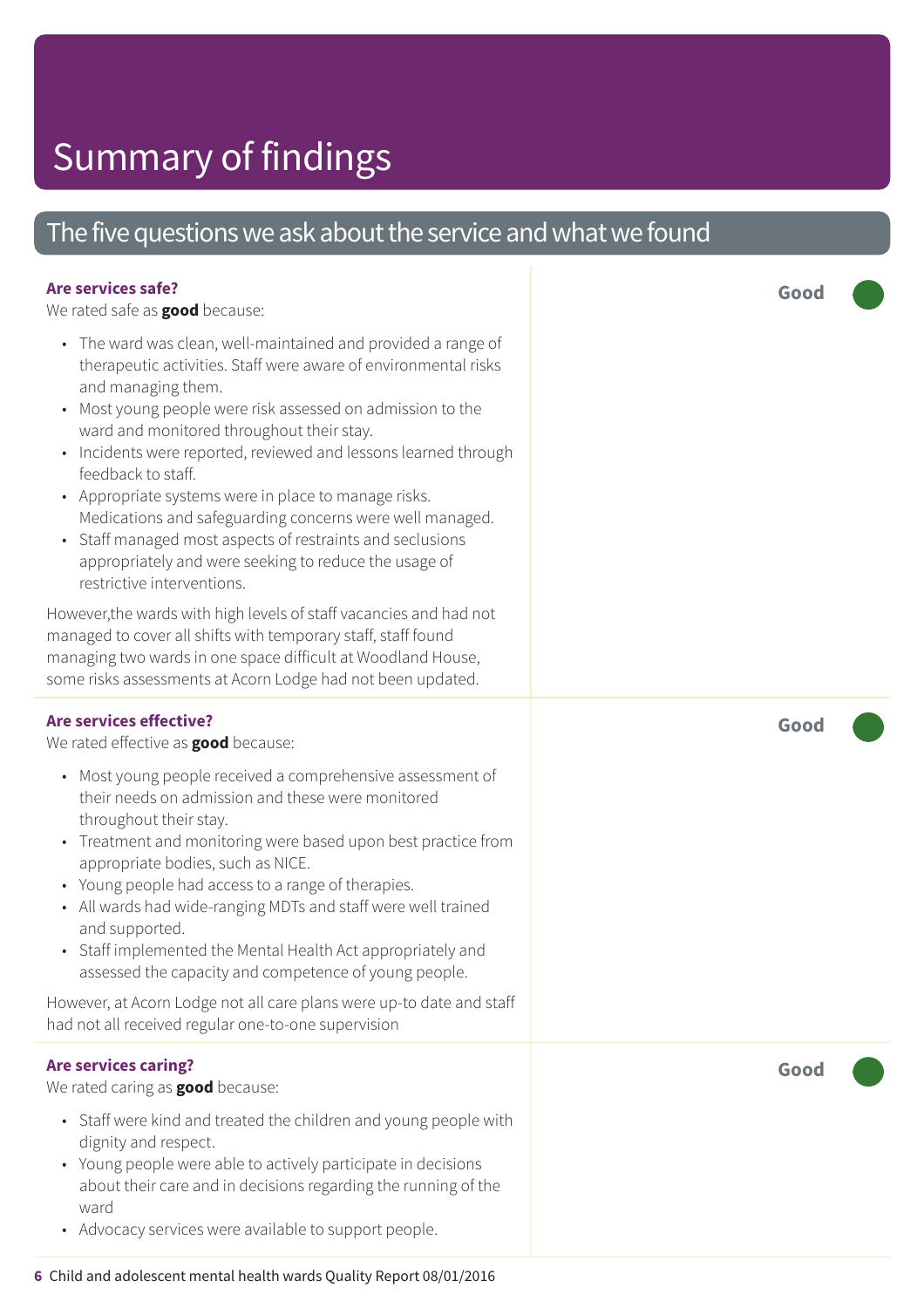#### **Are services responsive to people's needs?**

We rated responsive as **good** because:

- The wards had good access to a range of treatment and activity rooms.
- Young people were supported with regards to their religious, cultural, and sexuality needs.
- Complaints were responded to and acted upon appropriately.

However, due to a national shortage of inpatient beds for young people, some were placed out of area. The trust did not have a CAMHS psychiatric intensive care unit. At Acorn Lodge the menu was not child focussed. Access to the bedrooms at Woodland House was limited during the day because of the ward layout.

#### **Are services well-led?**

We rated well led as **good** because:

- Staff were aware of the vision and values of the trust and sought to implement them in the way they work.
- Staff felt well supported by managers and able to raise any concerns they have.
- Regular information was collected and reviewed to measure the quality of the service. Young people were able to give their views on the service.
- Staff were committed to improving the service they were delivering. Many staff were undertaking work to try and review and improve care for young people.

However, staff vacancies meant that some staff felt stressed and overworked.

**Good –––**

**Good –––**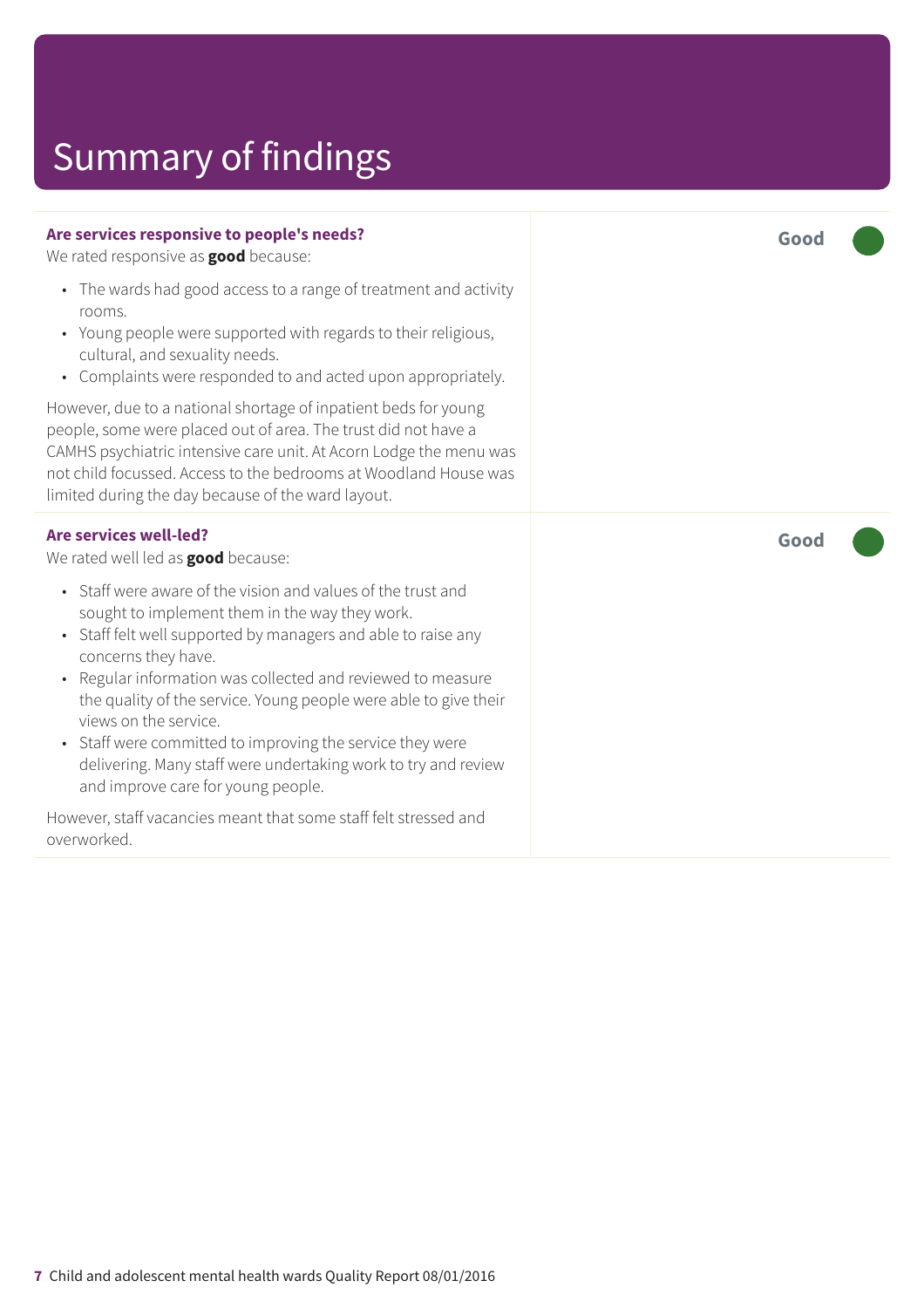### Information about the service

South London and the Maudsley NHS foundation trust provides specialist tier 4 inpatient CAMHS services across five wards. The nationally commissioned services primarily provide a service to children and young people living in the London boroughs of Croydon, Lambeth, Lewisham, Southwark, Bexley, Bromley and Greenwich as well as those in Kent and Medway.

Four of the wards provide mental health care for adolescents with serious mental illness who require hospital admission. The service offers both planned and emergency admissions. Admissions are accepted 24-hours a day, 365 days a year, and can be accepted under the Mental Health Act. The other ward, Acorn Lodge, is aimed at younger children.

The wards are as follows:

Woodland House: Based at the Kent and Medway Adolescent Unit in Staplehurst, Kent, the unit comprises two wards, Ash Ward and Oak Ward, each of which has 12 beds (Although at the time of the inspection the number of people they could accommodate was reduced due to staff shortages). The wards are tier 4, adolescent CAMHS inpatient wards primarily for young people from Kent and Medway, but sometimes taking young people from other parts of the country.

Bethlem Adolescent Unit (BAU): Based at the Bethlem hospital this is a 12 bedded, tier 4, adolescent CAMHS inpatient ward primarily for young people from South London, but sometimes taking young people from other parts of the country.

Snowsfields Adolescent Unit: Based at the Maudsley hospital this is an 11 bedded, tier 4, adolescent CAMHS inpatient ward for young people from South London but sometimes taking people from other parts of the country. The service also has close links to the trust's national specialist community services, such as the eating disorder service.

Acorn Lodge: 10 bedded national specialist unit providing assessment and treatment for children and young people up to the age of 13.

There are a broad range of interventions, which are delivered by a team of psychiatrists, psychologists, nurses, teachers, occupational therapists, social workers, family therapists and other therapists.

### Our inspection team

The team which inspected the Kent and Medway Adolescent Unit comprised three inspection managers, three inspectors, an expert by experience and a nurse.

The team which inspected the units at the Maudsley and Bethlem Royal Hospitals consisted of an inspection manager, an inspector, an expert by experience, a Mental Health Act reviewer, a nurse, a psychologist and a specialist doctor.

### Why we carried out this inspection

We inspected this core service as part of our ongoing comprehensive mental health inspection programme.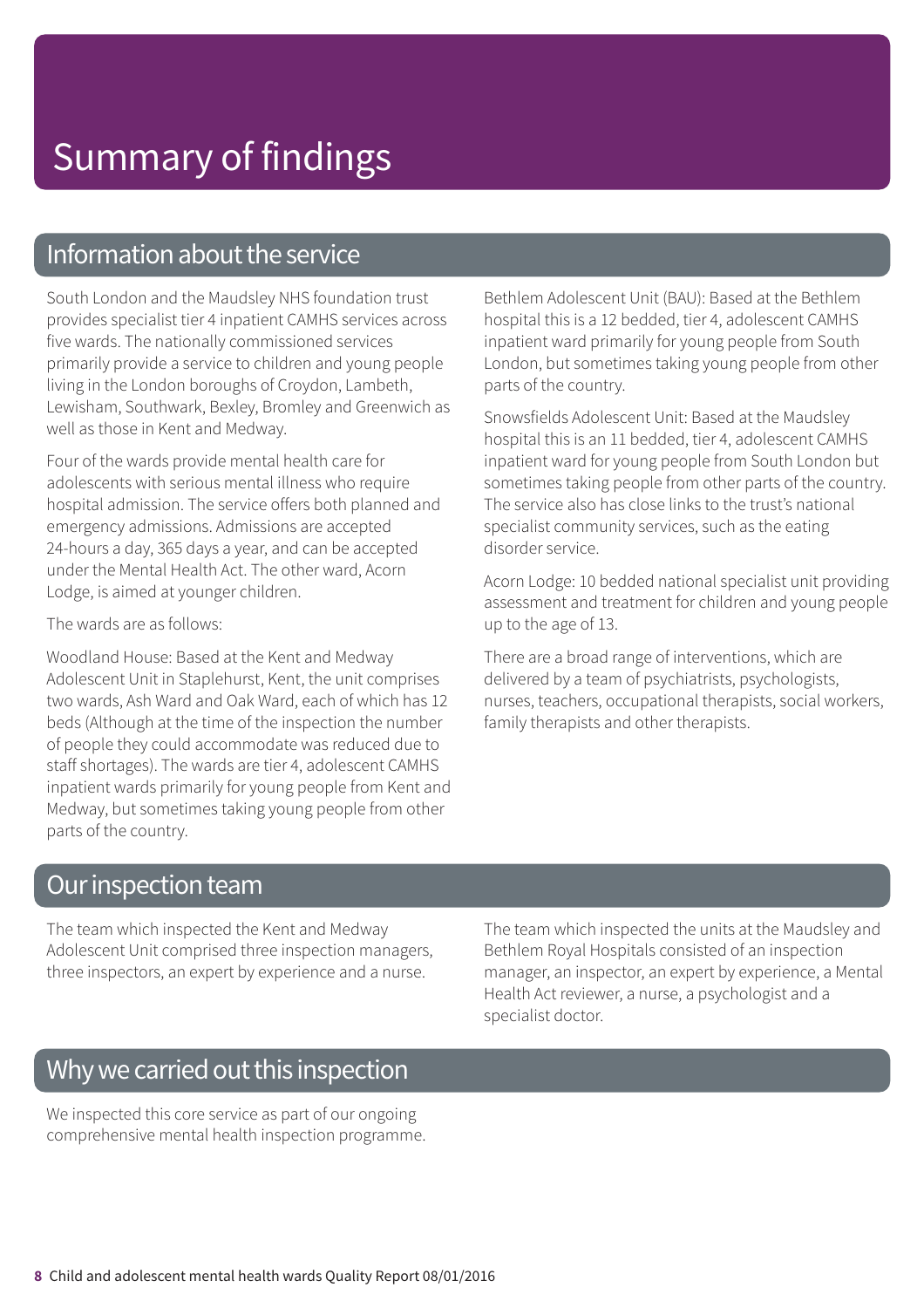### How we carried out this inspection

To fully understand the experience of people who use services, we always ask the following five questions of every service and provider:

- $\cdot$  Is it safe?
- Is it effective?
- Is it caring?
- Is it responsive to people's needs?
- Is it well-led?

We carried out an unannounced inspection of Woodland House in Kent two weeks prior to the main inspection. The inspections of the other units were announced.

Prior to the inspections we reviewed information provided by the trust and conducted a focus group with six young people who has used the services provided by the trust.

During the inspection visits, the inspection team:

- visited all the wards and looked at the quality of the ward environment and observed how staff were caring for patients
- spoke with 22 children and young people who were using the service
- spoke with eight parents or carers of young people who were using the service
- interviewed the clinical director, service director and academic lead for the CAMHS Clinical Academic Group
- spoke with the managers of all five wards, the interim inpatient manager for the Bethlem wards and the centre manager for Woodlands House
- spoke with 37 other staff members. This included doctors (including consultant psychiatrists, specialist doctors and junior doctors), consultant psychologists, housekeepers, nurses, occupational therapists, psychology assistants, social workers, and support workers
- looked at 27 treatment records of young people using the service
- Reviewed nine records with regards to their compliance with the Mental Health Act
- checked the clinic rooms on all the wards
- reviewed prescription charts for young people using the service
- Observed handovers on BAU, Acorn Lodge and Snowsfields
- Carried out observations of care, including attending gym and art therapy sessions

### What people who use the provider's services say

During the inspection we spoke with 22 young people and children who were on the wards. We also spoke with eight parents and relatives of young people. Prior to the inspection we conducted a focus group with young people.

We received seven comment cards on Acorn Lodge. Four of these were positive. We received one comment card for BAU.

The young people were mostly positive about their experiences of the service and staff. Many told us they had found the services to be helpful and the staff to be good.

The young people felt they were involved in decisions about their care and could express their views.

The young people told us they had been asked for their feedback from the trust. Some felt this had been done well. However, two young people felt the pictorial form was patronising.

Three young people told us they would like more access to the gyms. They said the lack of properly trained staff meant they did not have as much access as they would like.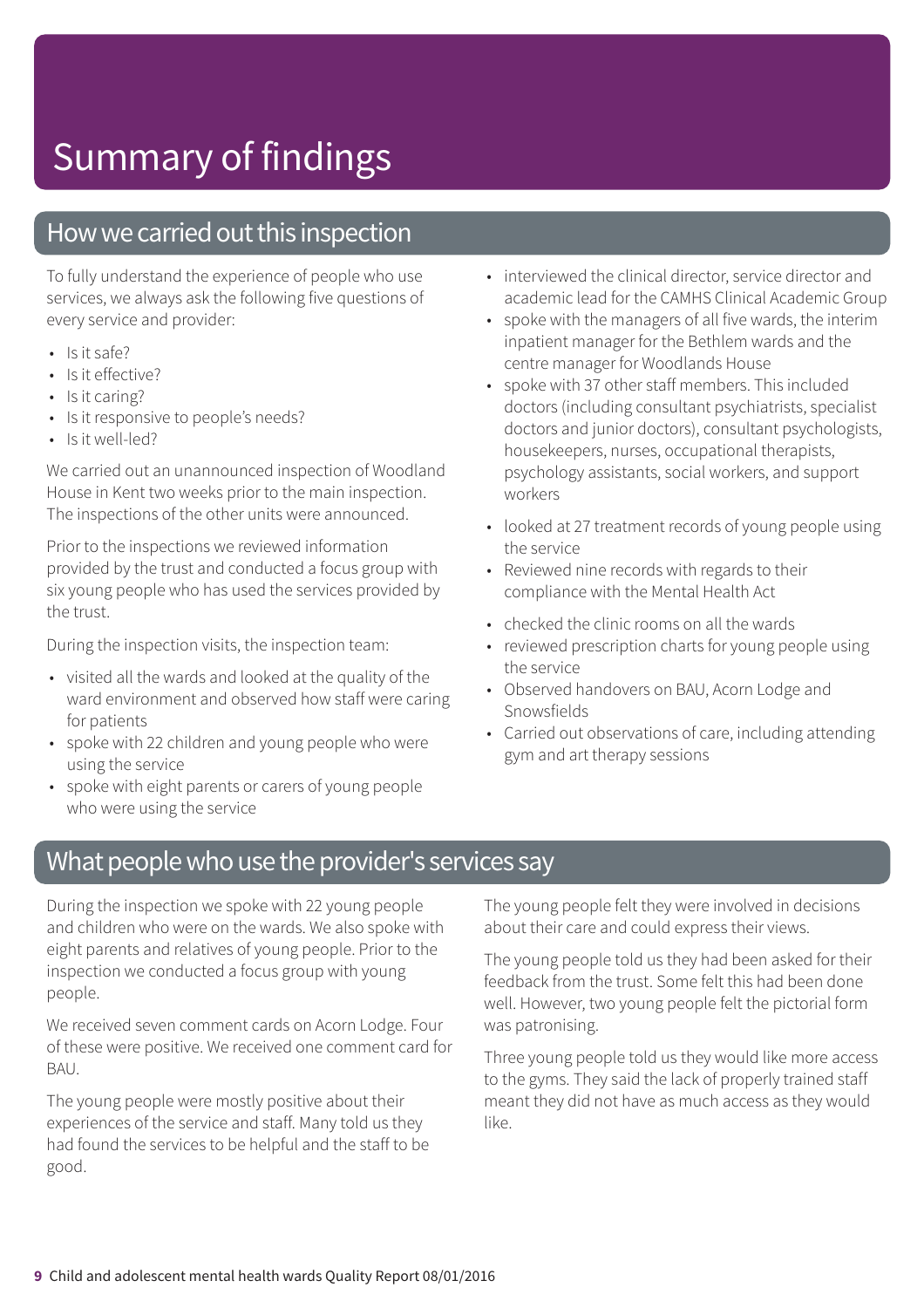### Good practice

- The involvement of young people in the running of the wards
- The pilot supported discharge service. This is a specialist team aimed to try and facilitate early discharge.

### Areas forimprovement

#### **Action the provider SHOULD take to improve**

- The trust should continue to recruit new staff to fill vacancies and that it ensures safe staffing numbers are met at all times.
- The trust should ensure that it continues to monitor risk assessments and care plans on Acorn Lodge to ensure that all are up-to-date.
- The trust should ensure that it develops a clear timetable for planning, approving and commencing redesign work to separate the wards on the Woodlands unit.
- The trust should ensure that it looks into developing a child friendly menu for Acorn Lodge.
- The trust should ensure that all staff receive regular one-to-one formal supervision.
- The trust should ensure that sufficient staff are trained in using the gym equipment, so young people can access this resource at more times.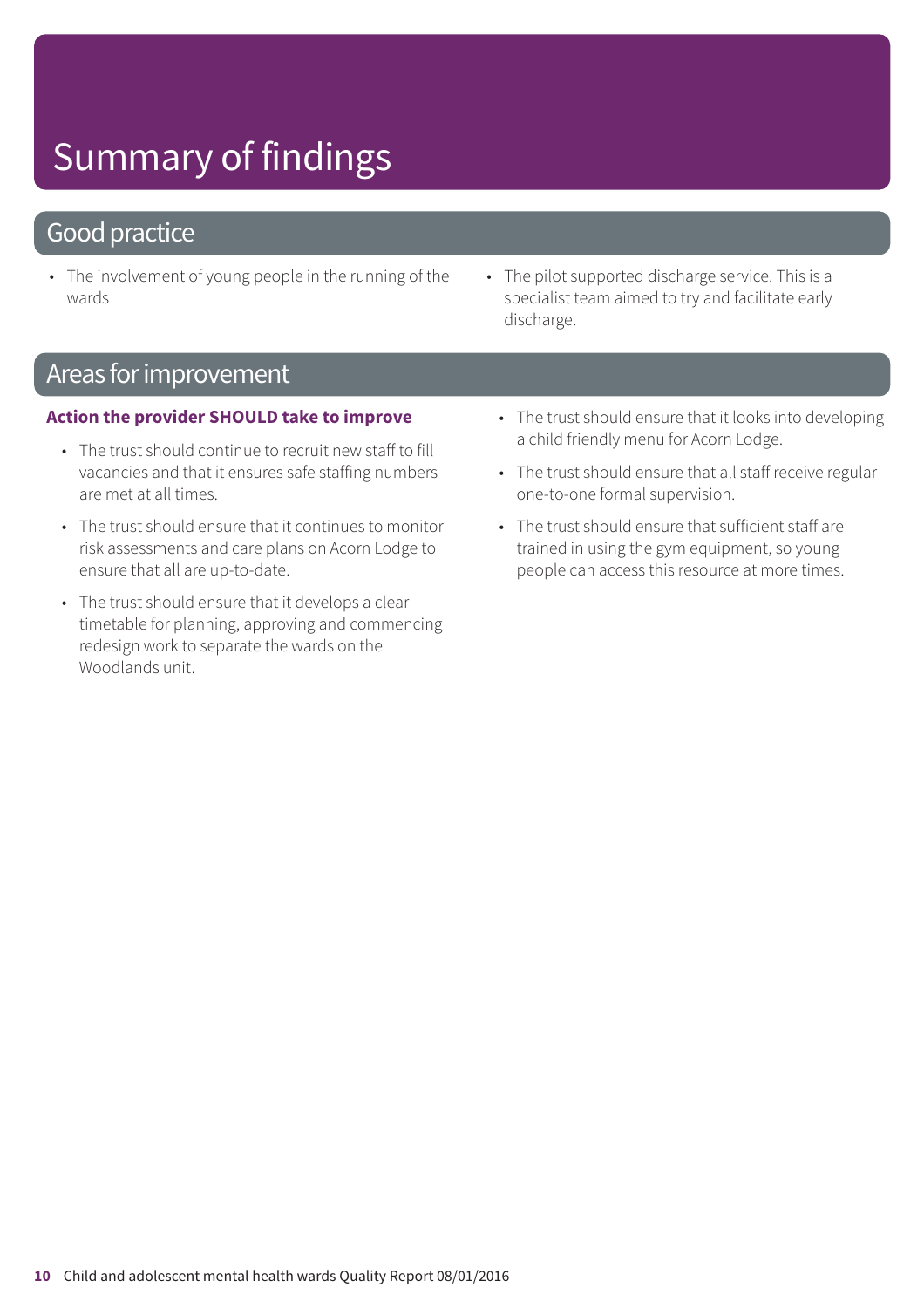

# South London and Maudsley NHS Foundation Trust Child and adolescent mental health wards

**Detailed findings**

### Locations inspected

| Name of service (e.g. ward/unit/team) | <b>Name of CQC registered location</b> |
|---------------------------------------|----------------------------------------|
| Oak ward                              | Kent and Medway Adolescent Unit        |
| Ash Ward                              | Kent and Medway Adolescent Unit        |
| Acorn Lodge                           | The Bethlem Royal Hospital             |
| Bethlem Adolescent Unit               | The Bethlem Royal Hospital             |
| Snowsfields Unit                      | Maudsley Hospital                      |

### Mental Health Act responsibilities

We do not rate responsibilities under the Mental Health Act 1983. We use our findings as a determiner in reaching an overall judgement about the Provider.

Mental Health Act awareness was part of the mandatory training programme. There were clear MHA flowcharts on the office walls and the wards used a SLAM Mental Health Act checklist.

In August 2015 only 23% of staff on BAU were up-to-date with MHA training. On Acorn Lodge this was 33% and on Oak ward 53%. Staff had been updating this training and levels of training were much higher by the time of the inspection, although data was not available to demonstrate this.

Detained young people were always told about their rights under the Act.

At Woodland House the care notes showed evidence that staff considered using the Mental Health Act appropriately. Two of the records we looked at documented discussions about the MHA following incidents on the ward.

Patients section 17 leave was promoted as part of the treatment plan and was properly conducted, with good risk assessments. Patients were given copies of the leave form. Weekend leave was covered by a specific care plan.

The trust was conducting regular audits of the MHA to ensure it was being applied properly.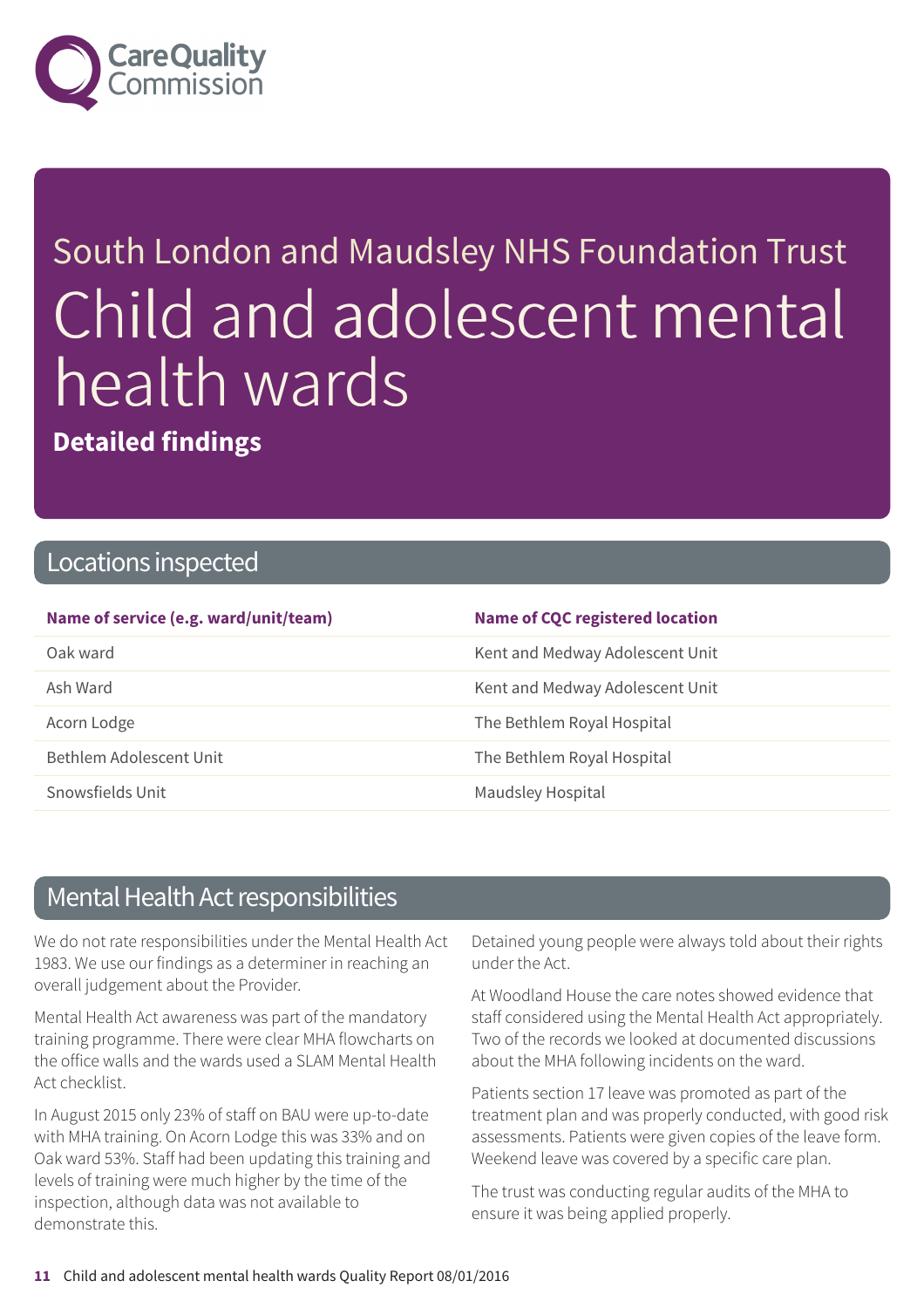# Detailed findings

People had access to the independent mental health advocacy (IMHA) services. IMHAs regularly visited wards and information was displayed. Staff were clear on how to access and support engagement with the IMHA.

### Mental Capacity Act and Deprivation of Liberty Safeguards

Care records showed that doctors were completing capacity statements with regard to consent to admission and treatment. The Quality Network for Inpatient CAMHS review of Snowsfields highlighted the consent document that was used by the main team as being extremely comprehensive.

Staff sought to involve young people or their parents in decisions. There was good evidence of knowledge about 'Gillick competence', to decide whether a child (16 years or younger) is able to consent to his or her own medical treatment, without the need for parental permission or knowledge, and capacity and the application of these. For example, the four records we reviewed at Snowsfields showed a good discussion of capacity and consent.

Some staff told us they would appreciate more training in the Mental Capacity Act, which applies to people over 16, to develop their knowledge and confidence in assessing the capacity of young people to make decisions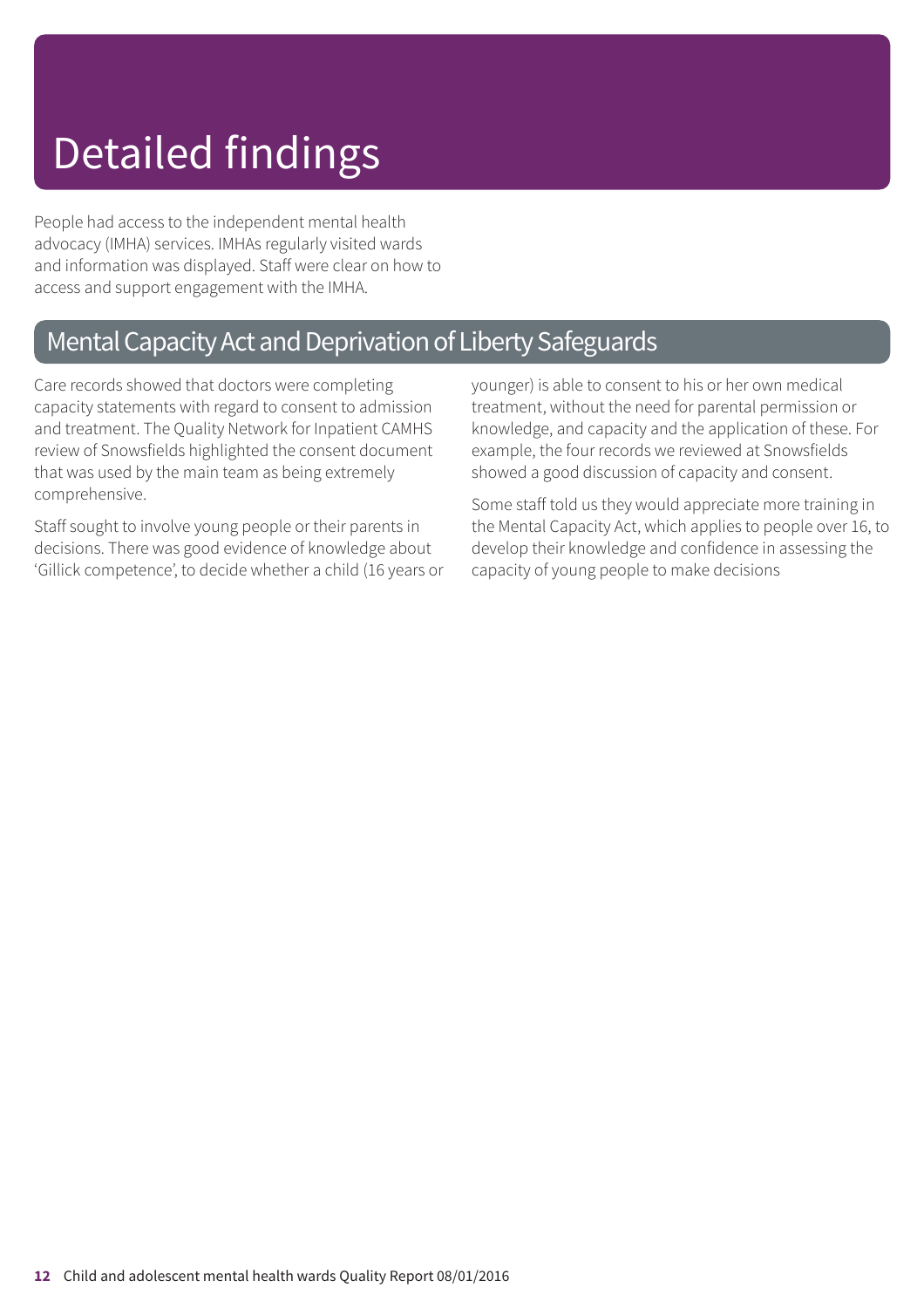By safe, we mean that people are protected from abuse\* and avoidable harm

\* People are protected from physical, sexual, mental or psychological, financial, neglect, institutional or discriminatory abuse

# **Our findings**

### **Safe and clean ward environment**

- All five wards were large and did not allow staff to observe all parts at all times. Staff managed the risks for the children on Acorn Lodge by locking sections of the ward, for example the activities area, at different parts of the day. Risks for individual children were also managed through enhanced observation. Snowsfields ward is set over two floors, with the therapy rooms being located separately from the ward. The staff were risk assessing young people and, if appropriate, accompanying them between the two parts of the ward. At Woodland House the two wards shared communal space, which was located around the nursing station. However, this made it hard for staff to observe bedroom areas easily. To mitigate this risk access was limited to bedrooms during the day. This was identified as a risk on the unit's risk register and there was a plan to alter the wards to make the space more separate. There was no outcome date set for this work.
- The wards had all completed ligature audits. The trust had undertaken some work to reduce ligature points. Where they remained, staff were aware of them and how to manage patient risks with regards to them. For example, at Woodland House ligature points had been removed, except for the handles in the unisex toilets which needed replacing. The risk of ligature points was mitigated by the use of observation.
- Ligature cutters were available on all the wards. Staff knew where they were located.
- Staff aimed to separate male and female children and young people into separate areas on the three London wards. All the rooms at Woodland House were en-suite but there were no clear protected areas for male or female young people. At the time of the inspection there was only one male patient on the unit.
- The clinic rooms on all five wards were clean and tidy. Resuscitation bags and oxygen cylinders were available. Staff checked the emergency equipment and drugs regularly and recorded this in a check book.
- All three sites had seclusion rooms. The trust had identified that the room at Snowsfields was not an ideal environment, because it had a narrow door and was located in the middle of the ward. Staff were aware of its limitations and the use was very low. Individual care plans were formulated when a young person required this space to minimize risk. There was a review of the room taking place. Staff had highlighted this on the risk register for the clinical academic group (CAG). The other rooms met guidance, as detailed in the MHA code of practice. For example, the room at Woodland House, which was also referred to as the de-escalation room, had two way observation mirrors, and observable clock, toilet facilities and a private entrance/exit. At the time of inspection this room was noticeably cold. The seclusion room on BAU was located in the corridor next to bedroom area in the main corridor. This meant that the privacy of the individual in the seclusion room was limited.
- All three wards were clean on the days we visited. The inspection of Woodland House was unannounced. Staff were aware of the risks of infection control. Personal protective equipment, such as gloves, was available in the clinic room. Alcohol hand gels were available, such as on the entry to Snowsfields ward. Cleaning staff had clear cleaning schedules, which were followed. The trust had ensured that all relevant equipment, such as that required for physical examinations was available. Clean stickers had been used to demonstrate the items had been cleaned.
- Staff had completed environmental risk assessments on all wards.
- All five wards had good furnishing and were well maintained. For example, at Acorn Lodge the open spaces, dining area, activities room, ball pit room, break out / multi faith rooms and bedrooms were well maintained, bright and welcoming.
- Staff on all wards carried alarms. For example, at Woodland House all staff carried alarms which were tested once a week. There was a panel system in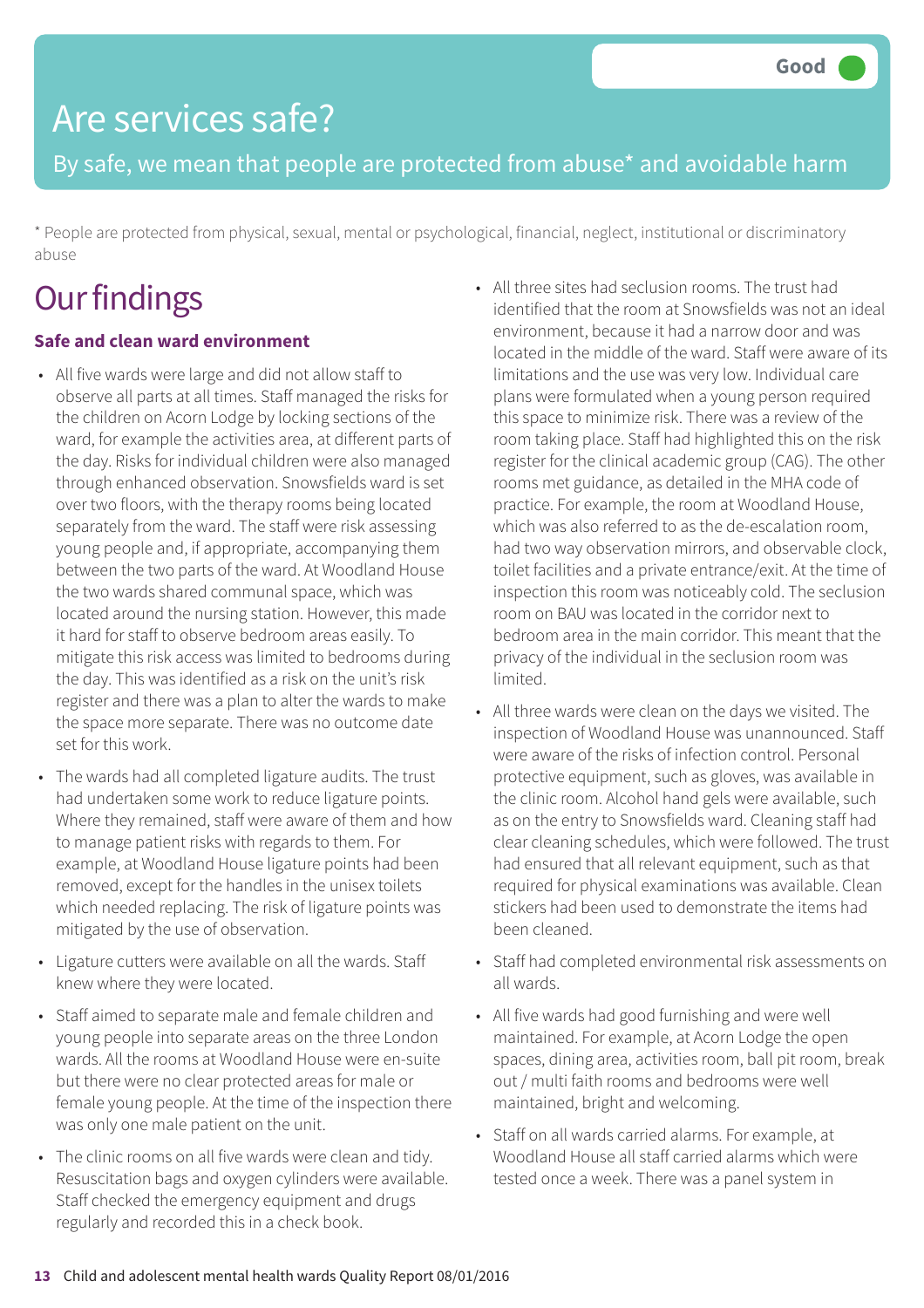### By safe, we mean that people are protected from abuse\* and avoidable harm

reception which showed the location of where an alarm was activated. Agency staff were issued with keys. The emergency team leader was responsible for signing keys in and out for agency staff.

### **Safe staffing**

- The CAMHS inpatient wards had high numbers of vacancies in nursing staff, especially in the wards at the Kent and Medway Adolescent unit (Oak and Ash), and at Acorn Lodge. In July 2015, the vacancy level at Acorn Lodge was 39%, Ash ward 24% and Oak ward 28%. In early September 2015, 50% of nursing posts were vacant on Ash ward and on Oak ward this was 45%. 17 staff had left since June 2015. The vacancy level of BAU and Snowsfields was lower. Senior staff were aware of the problems and had put in place strategies to mitigate the risks. For example, bed numbers at Woodland House had been reduced from 24 to 20 beds across the two wards because of the shortage of permanent staff and concerns about the safety of young people. Managers were also looking at new ways they could encourage recruitment, which included a micro-website for recruitment, links to local universities in Kent and other benefits.
- In July 2015 Acorn Lodge breached the safe staffing levels for 66% of shifts. The trust noted that 20% of total breaches were planned due to decreased patient occupancy and that a majority of breaches were due to a decision not to fill a shift. There were 20 nights in July when there was only one qualified nurse. Snowsfield unit breached for 22% of shifts, with a majority of shifts being because staff were unable to get bank staff to cover. Woodland House, Ash ward breached for 6% of shifts, Woodland House, Oak ward 5%, and BAU 11%.
- Staff at Acorn Lodge felt under pressure due to the impact of reduced staffing. They felt that it had an impact on their ability to complete wider aspects of their jobs and keep up to date with paperwork and supervision.
- Managers at Woodland House relied on bank and agency staff to provide safe staffing levels. Many agency staff worked on the ward regularly and knew the ward routines and the young people. When staff needed to care for young people on a one to one basis they obtained additional agency staff.
- Permanent staff said that the use of so many agency staff affected the consistency of care that young people received and put extra pressure on existing staff. However, staff said they were able to honour most commitments such as escorted leave and groups. Occasionally non-urgent appointments had to be cancelled because there were no staff available to accompany the young person.
- Agency staff could access the electronic patient record system using generic locum log-ins. Agency staff were given an induction and orientation to the unit when they worked on the ward for the first time. Agency staff said they received a detailed handover of information about young people they were caring for. They were able to access the electronic patient records and read the care plans of the young people.
- The trust had estimated the number of staff required and updated this dependent on clinical view. Ward managers were able to increase staffing levels when required, such as when patients were on one-to-one observations.
- The inspection team concluded that the nurse staffing across the CAMHS inpatient wards was very challenging, but through a number of measures including reducing bed numbers, using temporary staff and focusing on patient care, they were taking the necessary steps to keep children and young people safe. The trust needed to continue to prioritise the ongoing recruitment in order to develop stable teams of staff in these services.
- There was sufficient medical cover. Each ward had a consultant psychiatrist and a ward doctor. During the evenings and at weekends a doctor and consultant psychiatrist were on call. The on-call doctor stayed in accommodation in the unit grounds and was able to attend the ward quickly when required. The on-call psychiatrist could give advice over the telephone or come into the unit.
- Staff said they were mostly up to date with mandatory training. Local records showed that most modules of the mandatory training programme were over 80%. The trust had undertaken a recent drive to increase mandatory training levels.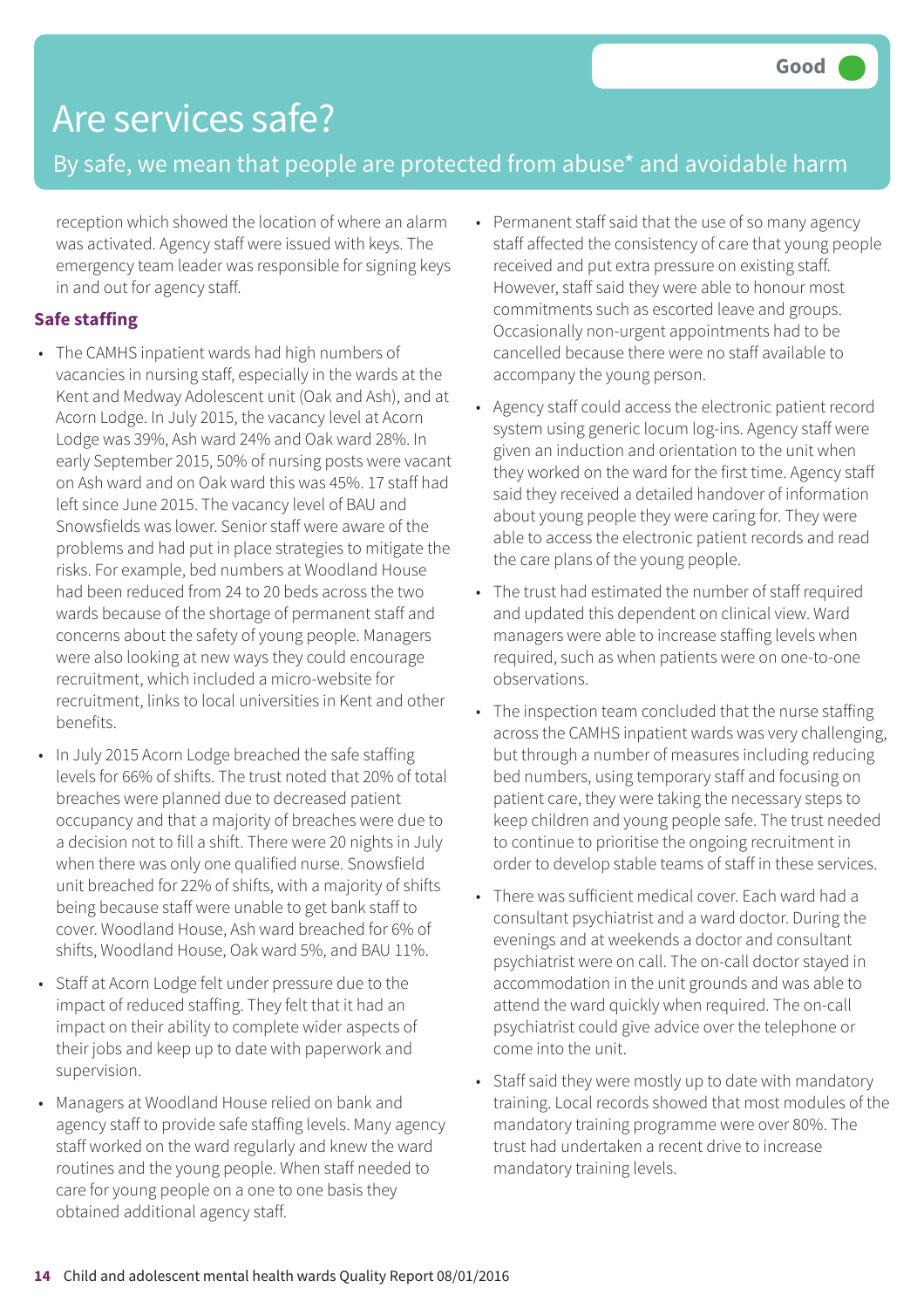By safe, we mean that people are protected from abuse\* and avoidable harm

#### **Assessing and managing risk to patients and staff**

- Staff used clear processes for managing observation on the wards. On BAU and on Acorn Lodge staff locked sections of the ward that were not being used, depending on time of day. Staff were aware how to manage risks to young people through this strategy. Staff increased observation levels of children and young people depending upon their risk level.
- Staff were trained in de-escalation. Staff were also trained in promoting safe and therapeutic services (PSTS) for managing potential restraints. All staff completed a five day course prior to being involved in planned restraints. Agency staff were not allowed to take part in restraint of young people until they had completed the training. Agency staff were able to complete the full training after undertaking a number of shifts at the trust. Senior staff had developed an extra days training focussing on how to use techniques with children.
- In the six months from  $01/12/14 27/05/15$  there were 127 episodes of seclusion in the CAMHS inpatient wards. The use was highest on Acorn Lodge, 78 incidents, and BAU, 48 incidents. There were 255 episodes of restraint. The use was highest on Acorn Lodge, 135 incidents, and BAU, 49 incidents. There were 56 numbers of prone restraints. The usage was highest on Acorn Lodge, 34 incidents. Staff had used rapid tranquilisation eight times in the six months from 01/12/14 – 27/05/15. Staff were aware of the trust's policy regarding rapid tranquilisation.
- The records for seclusion and restraint were kept in an appropriate manner. Staff were completing paperwork recording restraints and seclusions appropriately. Reporting of seclusions and restraints was good. Staff on Acorn Lodge were clear in the need to report all incidents of restrictive practice even if short in time or when the intervention was limited
- Staff on Acorn Lodge were very aware of the need to try and reduce the use of restrictive practices. The trust was using the 'incredible years' Webster-Stratton techniques to help manage behaviours. All staff we spoke with emphasised that they only used restrictive practices as a last resort.
- Staff on Acorn Lodge were using 'time out' techniques to manage the behaviour of the children. The trust had a clear policy detailing the use of these and they were used in accordance with the guidance in chapter 26 paragraph 58 of the MHA code of practice (2015).
- We reviewed three records for children who had been secluded on Acorn Lodge. In all records there was a discussion of the seclusion in the ward round. Consideration of the Mental Health Act being discussed was not recorded in the records. The Mental Health Act (MHA) code of practice (2015) chapter 26, paragraph 59 states: "Restrictive interventions must only be used with great caution on children and young people who are not detained under the Act. As noted in paragraphs 26.73 and 26.106, if there are indications that the use of restrictive interventions (particularly physical restraint or seclusion) might become necessary, consideration should be given to whether formal detention under the Act is appropriate." Staff had not recorded in any of the records that a debrief had been offered to the child involved.
- At Woodland House the de-escalation room could be used for seclusion. The ward managers clarified that an incident was regarded as de-escalation, up to the point where it was decided to close the door and the young person was confined to the room supervised by staff. Additional checks were undertaken for young people in seclusion in accordance with the trust's seclusion policy.
- Staff were completing audits of the use of seclusion on BAU and monitoring trends.
- Staff were aware of safeguarding policies. They knew how to recognise safeguarding concerns and how to report them. There were flow charts and out of hours contact numbers for safeguarding teams displayed in the ward offices. This information supported staff to raise safeguarding alerts. Staff had received training in safeguarding children. All permanent staff had completed level 3 safeguarding training.
- Medicines were managed appropriately. Staff had completed all 19 charts we reviewed without any unexplained gaps. Medications were kept locked in the clinic room. Staff checked medication fridges on a daily basis and temperatures were logged. Staff knew the procedure for reporting faults. Pharmacy staff visited all five wards regularly.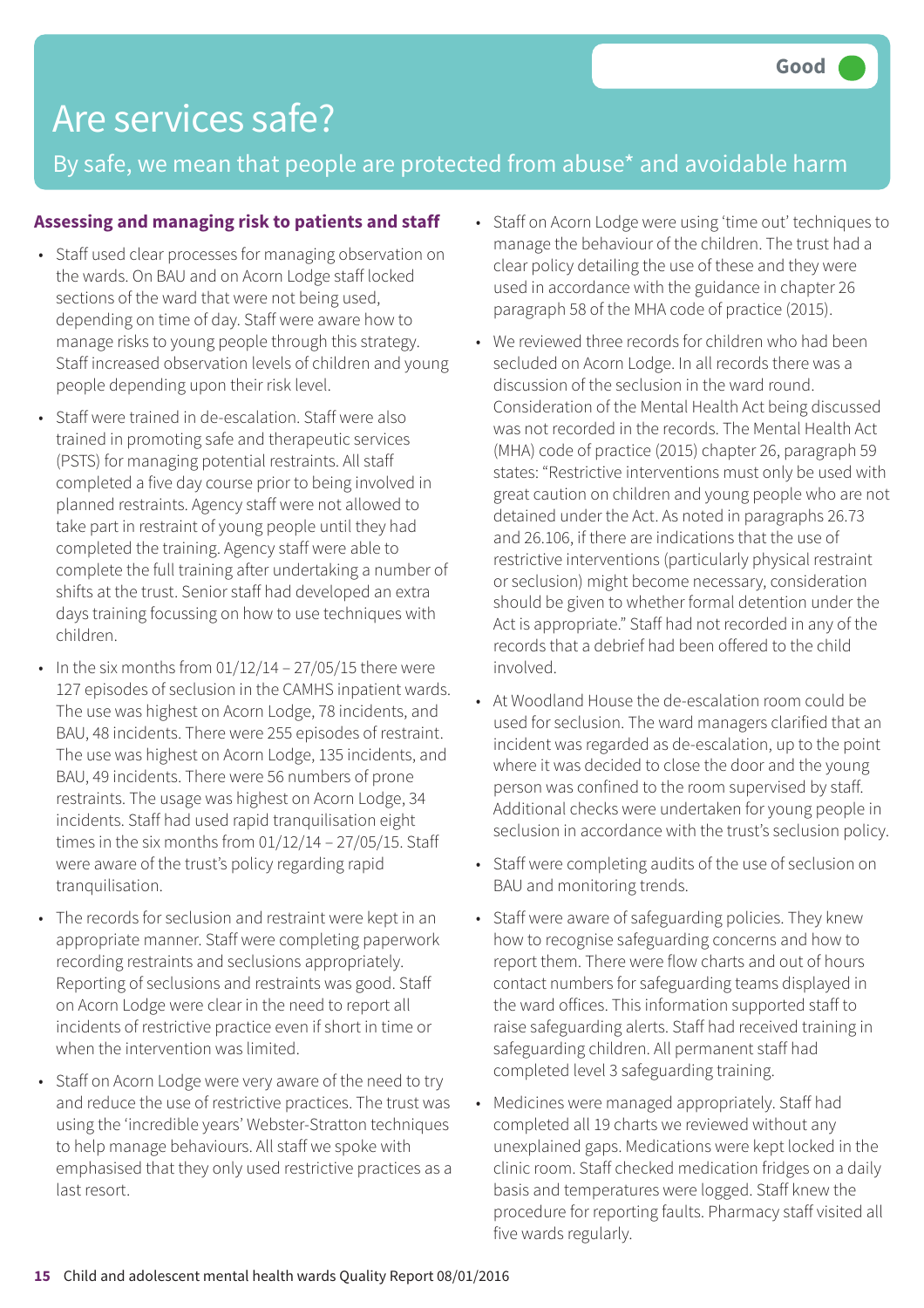### By safe, we mean that people are protected from abuse\* and avoidable harm

- Staff were aware of the risks affecting the young people and children. Staff completed detailed and appropriate handovers, where risks were discussed appropriately. Staff also discussed risks on an ongoing basis at multidisciplinary team meetings. All staff we spoke with demonstrated a good knowledge of their patients, the individual's risks and how these were being managed.
- Staff completed initial risk assessments on admission. The electronic patient record system had a CAMHS specific risk assessment tool which was being used. Staff also documented risk incidents in a summary.
- The quality of staff completion of risk assessments varied between wards. For example, staff had completed and regularly updated the risk assessments in the four records we reviewed at Snowsfields. Staff had clearly documented risk incidents, discussion regarding these at the MDT ward round, and used these to update the risk assessments. All 13 risk assessments we reviewed at BAU and Woodland House were up-to-date. However, all seven risk assessments we reviewed on Acorn Lodge had not been updated since admission. In five of these significant risk events had occurred, but there was no update to the risk assessment. Senior staff were aware of variability in the quality of risk assessment and care planning. The trust audited 62 care plans across inpatient CAMHS in July 2015 as part of its inpatient care review and found that 47% of care plans did not relate to risk assessments. In response, learning supervision sessions had been undertaken with staff.
- Individual risks affecting young people were recorded on the white board in staff offices so that all staff were aware of the key risks.
- There were restrictions on the use of mobile phones because of inbuilt cameras and privacy. There were restrictions on bringing any glass or sharp objects onto the ward because of the risk of self- harm with this patient group. However such items were stored in lockers and phones were accessed under supervision in the wards' internet café sessions.
- The ward door was locked and had a notice informing young people who were not subject to detention under

the Mental Health Act of the right to leave. Staff said that in practice the multi-disciplinary team made a decision on whether it was safe for young people who were informal to be allowed to leave or not.

#### **Track record on safety**

- From April 2014 until August 2015 there had been three serious incidents reported regarding patients receiving care from the inpatient services, all regarding the Bethlem adolescent unit. Two of these occurred whilst patients were on home leave from the ward. In the other incident a young person died on the ward.
- Following this the trust had undertaken a full review to identify any learning that could be identified to improve the service. An action plan had been implemented and was being closely monitored.

### **Reporting incidents and learning from when things go wrong**

- Staff knew how to report incidents through the trust's electronic reporting system. Staff were aware of what constituted a reportable incident and were reporting incidents appropriately. Staff informed parents and carers of incidents affecting their child.
- Staff received feedback from the investigation of incidents both internal and external to the service. Staff received feedback at team meetings. The SLAM newsletter was sent to the wards electronically. This contained information about learning from incidents in other parts of the trust. For example, at Woodland House there was an incident of a young person coming back from leave intoxicated with alcohol. They climbed out of a window that was unlocked (it should have been locked) and got onto the roof. The police were called and the situation was managed by the team who supported the young person to come off the roof. The learning point from this incident was that this window should have been locked as normal. The family were engaged well about the incident. The young person was successfully contained in the reception area, away from the ward and other young people.
- There was a reflective session in team meetings where learning was discussed. For example, at Woodland House there was an incident where the night duty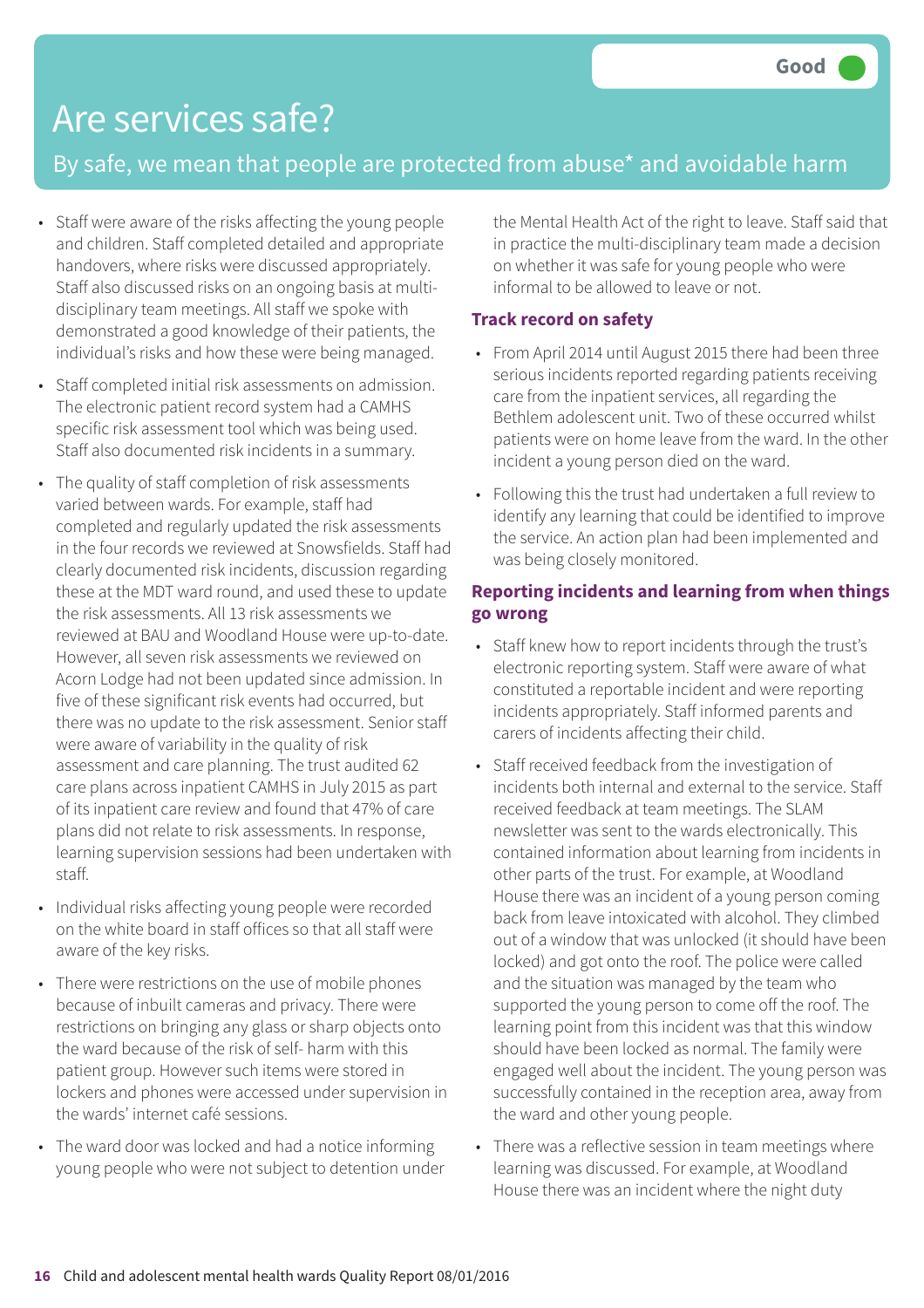By safe, we mean that people are protected from abuse\* and avoidable harm

doctor was called and this was not reported on the system. All staff were now aware that calling the duty doctor at night required an incident form to be completed.

• Staff and young people were offered debrief after an incident.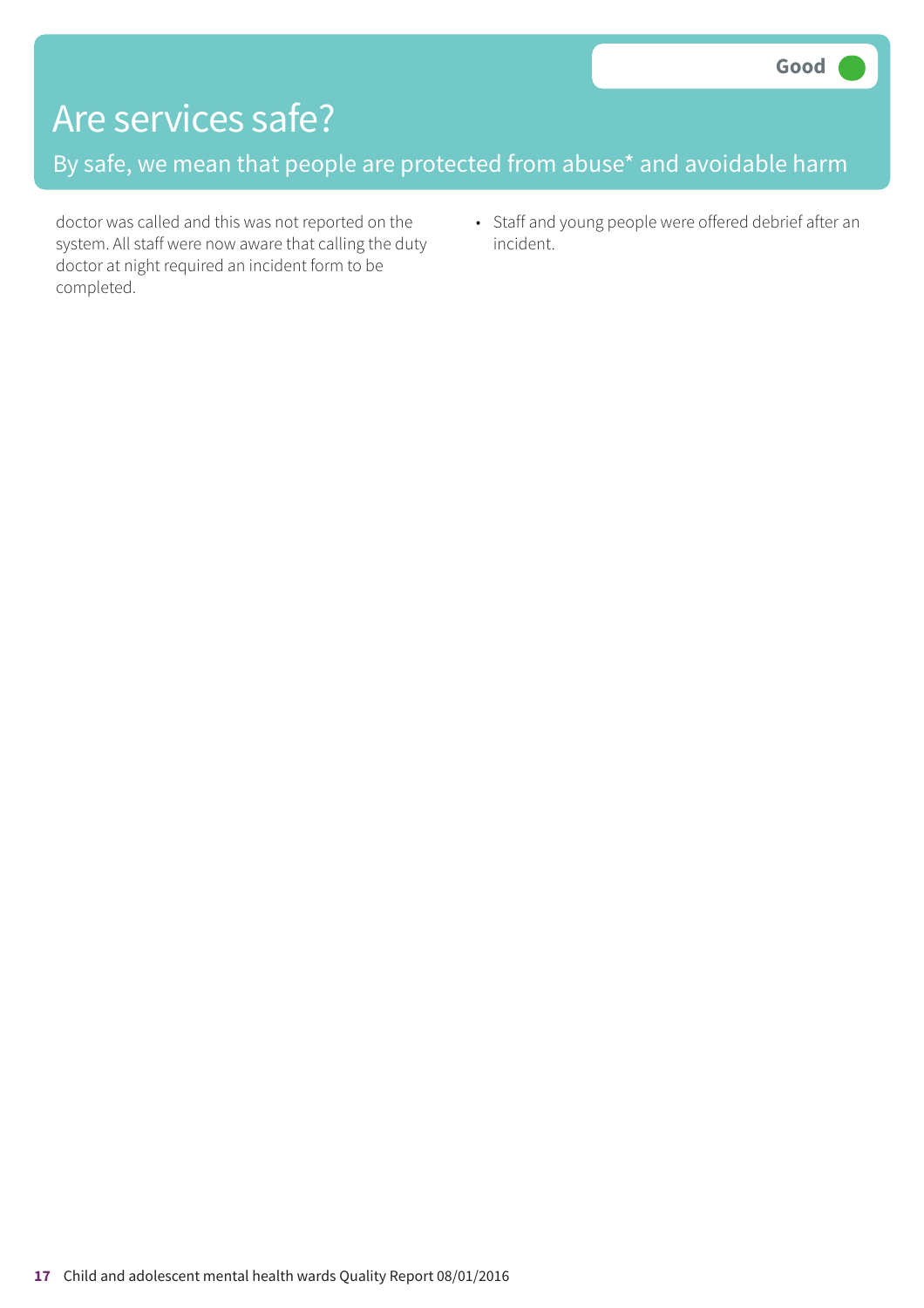# Are services effective?

By effective, we mean that people's care, treatment and support achieves good outcomes, promotes a good quality of life and is based on the best available evidence.

# **Our findings**

### **Assessment of needs and planning of care**

- Staff conducted comprehensive assessments when patients were admitted to the ward. All the records we reviewed contained full initial assessments. Staff had ensured most assessments were up-to-date. For example at Snowsfields, all four records reviewed were up to date. Staff had completed and updated all relevant care plans, documented the involvement of and discussion with the young people, and whether copies of the plans had been given or offered to the young people. However, at Acorn Lodge staff had not updated four out of seven care plans we reviewed following risk events. The trust was aware of the need to improve care plan updates. In July 2015 the audit of 62 care records completed as part of the CAMHS inpatient care review recorded that staff had not recorded that they had reviewed care plans in 30 days for 56% of care plans.
- Staff were monitoring physical health problems. All young people had MEWS (Modified Early Warning Score) charts next to the prescription charts in the clinic room and physical health checks were noted regularly on the electronic system. For example, on Acorn Lodge all 11 MEWS charts we reviewed had been completed well. However, staff had not completed care plans for identified physical health issues for two young people.
- Staff had produced personalised, holistic, recoveryoriented care plans for most young people. The care records we looked at showed detailed care plans, using several different categories such as mental health, observation, recovery and support, and goals.
- Staff were also planning for discharge. For example, at Woodland House there were also detailed discharge plans for two young people who were nearly ready for discharge, and there was evidence of close contact and discussions with family members.
- Staff used the electronic patient record system to record the assessments. Staff were used to using the system and were able to access information promptly. However, two of the records we reviewed at Woodland House had

hand written and scanned notes from agency staff. These were potentially hard to locate in a different place from progress notes. Ward managers said agency staff could now log into the system.

#### **Best practice in treatment and care**

- Staff described the service as young person focussed and recovery oriented. For example, staff at Woodland House had developed a wellness and recovery plan especially for young people as a way of making recovery plans more relevant for young people. The plan included sections such as, making sense of things, admission goals, future goals and aspirations and distraction techniques. There was a recovery board in the communal areas. This displayed useful information to support the recovery of the young people. Staff had worked with the young people to produce inspirational statements that they found helpful and these were displayed on the recovery board. There was additional information on the five ways to well-being. One nurse was the lead for recovery and was due to attend a recovery course. There were plans to run recovery groups on the wards.
- Staff were following National Institute for Health and Care Excellence (NICE) guidance when prescribing medication. Where they had diverged from the guidance there was clear rationale in the young person's records to record why they had done so. For example on the BAU, we reviewed 12 prescribing charts. Where prescribing was beyond the BNF guidance there was a document discussion with external expertise.
- Staff considered NICE guidelines when making treatment decisions. The services provided a range of therapies including family therapy and cognitive behavioural therapy, informed approaches such as anger management and assertiveness. At Woodland House, a six week programme of dialectical behaviour therapy for young people and their parents following an assessment of their needs was in place. This involved multi-family therapy sessions. Staff had noticed that young people were using skills learned during the programme to cope with difficult situations on the ward. They said it had had a very positive impact on the young people taking part.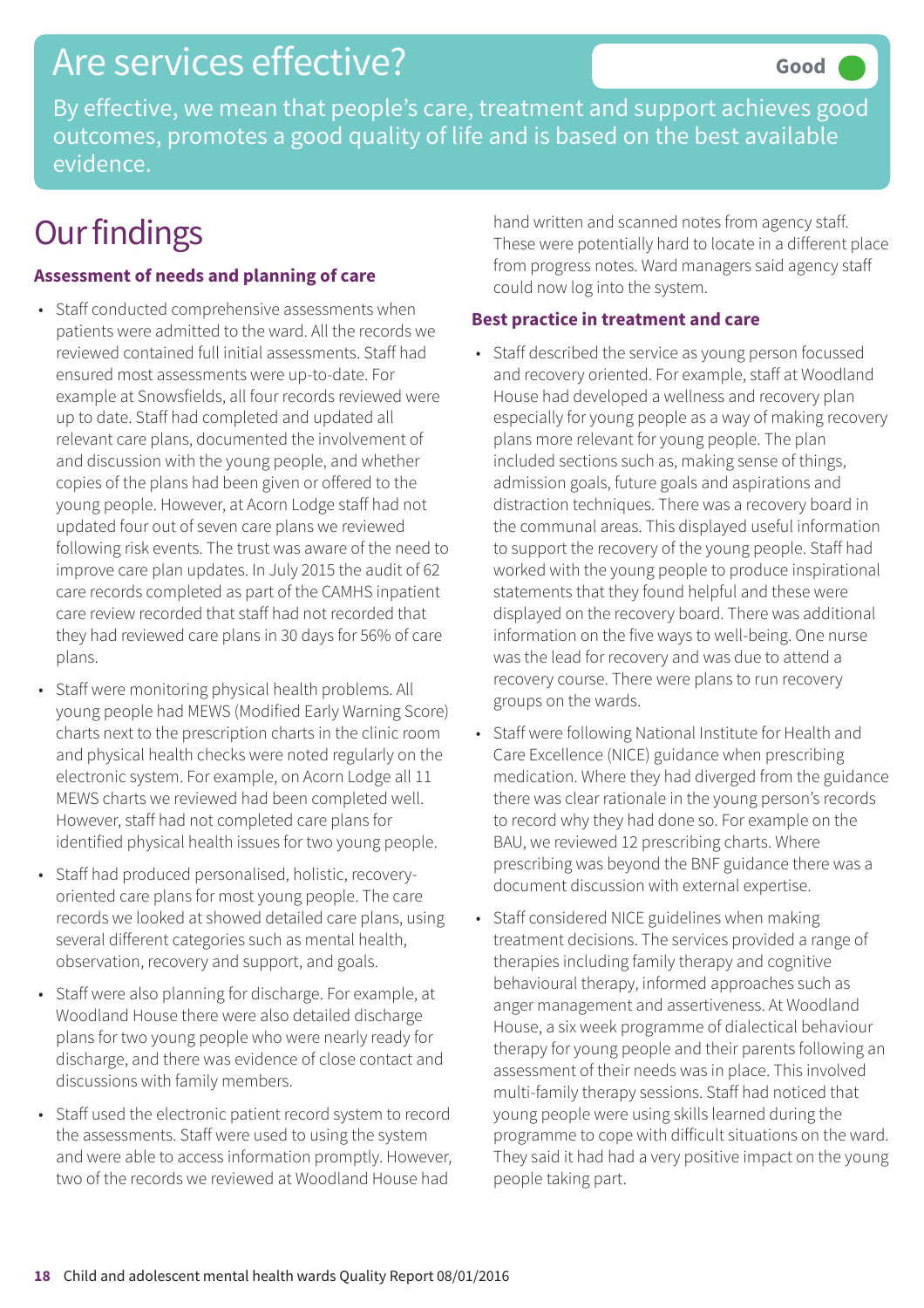# Are services effective?

By effective, we mean that people's care, treatment and support achieves good outcomes, promotes a good quality of life and is based on the best available evidence.

- At Snowsfields, staff were aware of NICE guidance. For example, in developing their approaches with obsessive compulsive disorder and eating disorders they had followed the guidance and undertaken a gap analysis.
- Psychologists were part of all the ward teams and offered a range of approaches.
- Care records showed the use of outcome measures such as 'Children's Global Assessment Scale' and the 'Mood and Feelings Questionnaire'. A parental outcome measure 'Screen for Child Anxiety Related Disorders' was also used.
- Staff were making appropriate referrals to physical healthcare services.
- Staff were trained to support those young people who smoked, to stop smoking if they wished. Nicotine replacement treatments were offered. The hospital sites were non-smoking.
- The service measured outcomes for the young people using tools such as health of the nation outcome scales for children and adolescents strengths and difficulties questionnaire, and difficulties with emotions regulations skills.
- Clinical staff were participating in clinical audits. For example, at Snowsfields staff were working on an audit of the use of outcome measures.

#### **Skilled staff to deliver care**

- All the wards had a wide range of mental health disciplines and workers providing input. For example, the multi-disciplinary team at Woodland House included nurses, consultant psychiatrist, a psychologist, an occupational therapist, a family therapist and a dietician once a week. A pharmacist came to the ward every week to check the medicines.
- Staff on all wards felt their professional view and voice was respected and that the multi-disciplinary team (MDT) worked well. The ward round we observed on Snowsfields showed active participation of staff from a range of professional backgrounds.
- Staff were suitably qualified and experienced. Staff received an induction when they started. Staff who had recently started conformed they had an induction and worked supranumery for a week. Newly qualified nurses

were given a preceptor and met with other newly qualified nurses at regular intervals during their first six to nine months in post. New staff described this as extremely helpful.

- Nearly all permanent staff had all received an annual appraisal.
- Staff had regular team meetings on all wards. Staff at Woodland House also had access to reflective practice sessions.
- Staff were not always getting regular formal supervision every month. On all the wards there was variation. For example, at Woodland House about 75% of staff had received formal supervision in August.
- Staff had good access to specialist training. For example, the trust offered a specialist course in CAMHS, a day's specialist training in restraint with young people, and access to a six month course in child and adolescent mental health. Staff also had access to training in mentorship, recovery and leadership. Support workers were completing the care certificate in clinical skills. Most staff we spoke with were positive about the access to training, although many commented it was sometimes hard to access because of staffing levels.
- Staff performance issues were being addressed where this was a problem.
- The trust had developed a set of band 5 competencies to ensure nurses had all the necessary skills for their role.

#### **Multi-disciplinary and inter-agency team work**

- There were handover meetings every day on both wards. There was an MDT meeting on Fridays. Sometimes this meeting was cancelled because of staffing problems.
- All wards had regular multi-disciplinary meetings. At Snowsfields we attended the ward round. Staff demonstrated a holistic approach, whilst using a robust framework. Staff conducted a clear discussion of risks and rationale for decisions, which were then mapped to care plans.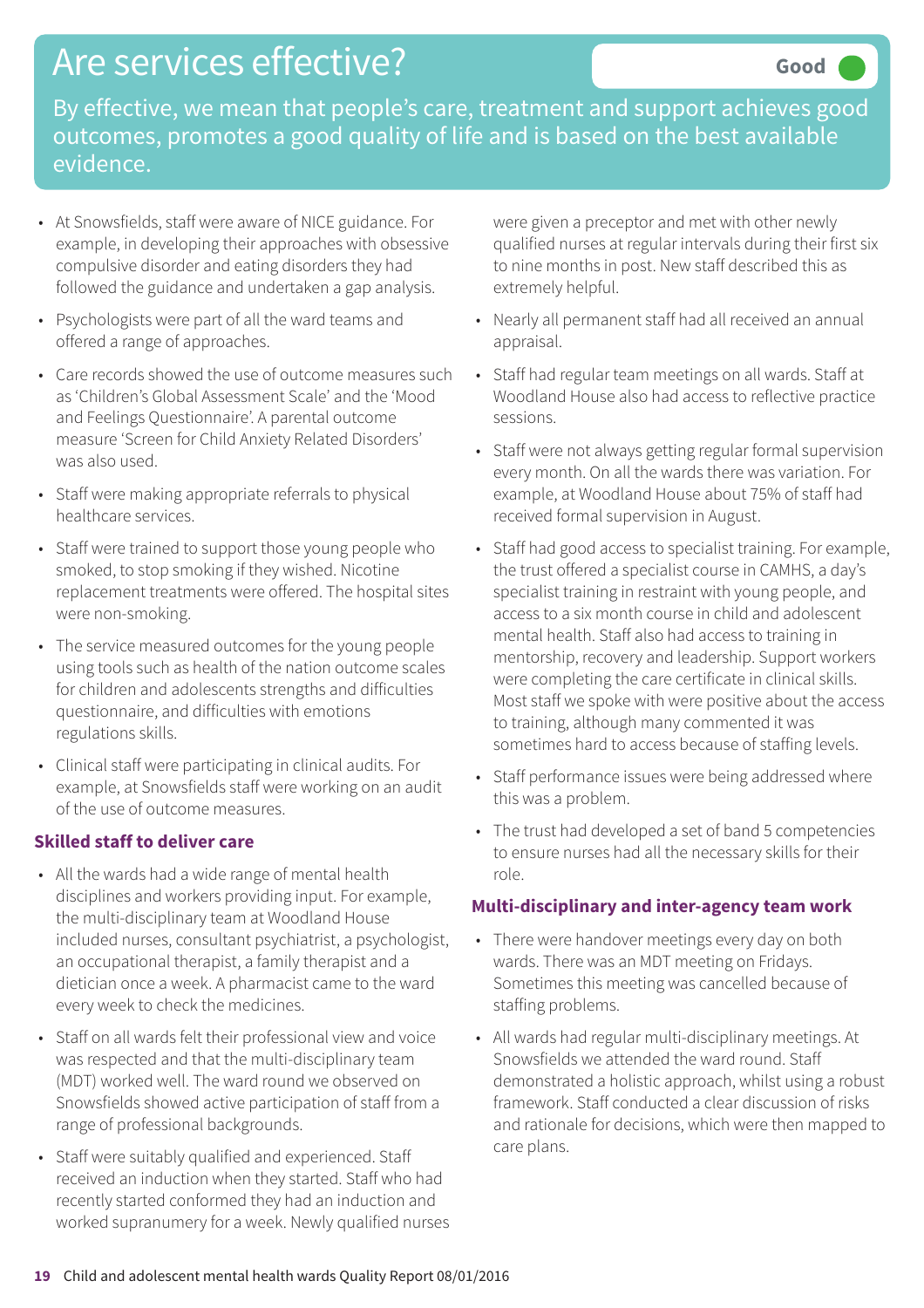# Are services effective?

By effective, we mean that people's care, treatment and support achieves good outcomes, promotes a good quality of life and is based on the best available evidence.

- Each team had an effective handover. We observed handovers on Acorn Lodge and BAU. Staff shared key information and risks were discussed appropriately. There was active discussion of incidents to inform risk management.
- Staff connected with community CAMHs services. Staff commented that this was of variable effectiveness and sometimes it was difficult to get community workers to come to the unit.
- Staff tried to maintain good working relationships with local authorities. Some of the young people, especially on Acorn Lodge came from all over the country. In these cases staff were very mindful of the need to maintain relationships with local services.

#### **Adherence to the Mental Health Act and Code of Practice**

- Mental Health Act awareness was part of the mandatory training programme. There were clear MHA flowcharts on the office walls and the wards used a SLAM Mental Health Act checklist.
- In August 2015 only 23% of staff on BAU were up-to-date with MHA training. On Acorn Lodge this was 33% and on Oak ward 53%. Staff had been updating this training and levels of training were much higher by the time of the inspection, although data was not available to demonstrate this.
- Detained young people were always told about their rights under the Act.
- At Woodland House the care notes showed evidence that staff considered using the Mental Health Act appropriately. Two of the records we looked at documented discussions about the MHA following incidents on the ward.
- Patients section 17 leave was promoted as part of the treatment plan and was properly conducted, with good risk assessments. Patients were given copies of the leave form. Weekend leave was covered by a specific care plan.
- The trust was conducting regular audits of the MHA to ensure it was being applied properly.
- People had access to the independent mental health advocacy (IMHA) services. IMHAs regularly visited wards and information was displayed. Staff were clear on how to access and support engagement with the IMHA.

#### **Good practice in applying the Mental Capacity Act**

- Care records showed that doctors were completing capacity statements with regard to consent to admission and treatment. The Quality Network for Inpatient CAMHS review of Snowsfields highlighted the consent document that was used by the main team as being extremely comprehensive.
- Staff sought to involve young people or their parents in decisions. There was good evidence of knowledge about 'Gillick competence', to decide whether a child (16 years or younger) is able to consent to his or her own medical treatment, without the need for parental permission or knowledge, and capacity and the application of these. For example, the four records we reviewed at Snowsfields showed a good discussion of capacity and consent.
- Some staff told us they would appreciate more training in the Mental Capacity Act, which applies to people over 16, to develop their knowledge and confidence in assessing the capacity of young people to make decisions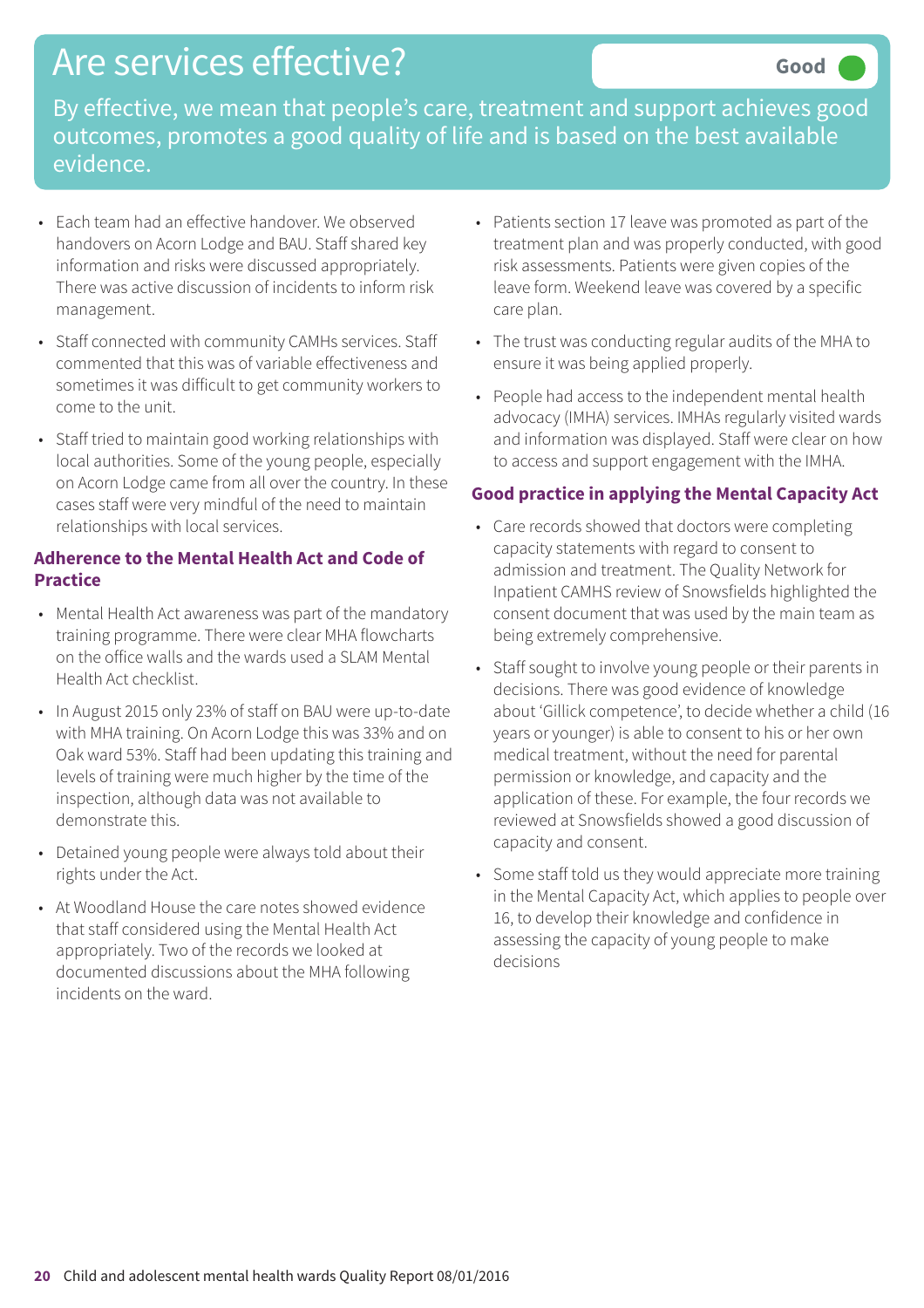# Are services caring?

By caring, we mean that staff involve and treat people with compassion, kindness, dignity and respect.

# **Our findings**

#### **Kindness, dignity, respect and support**

- On all wards we observed staff interacting with young people in a kind and caring manner. For example, at Woodland House there was a young person who became tearful and a nurse took her to a quiet area and offered comfort and reassurance.
- Staff were very positive about the young people when they spoke about them and were very committed to their work. In all cases they spoke about people using respectful and caring language.
- The young people we spoke with were mostly positive about the care and support they had received from staff. Young people said that the staff were caring and helpful. The following are examples of comments we received from young people or their relatives:
- "This trust genuinely care. The staff want to do their job,"
- "Staff are nice. We've had very positive experiences here."
- "The staff are people, but they are also professional."
- "The staff are nice and friendly."
- "Acorn Lodge saved his life. Staff are so supportive."
- "They are a really good trust."
- "I do a lot of activities. We play football and go bowling. The nurses are lovely."
- Some young people told us they felt that it was better when they had staff they knew, but this was not always possible.
- Staff also collected feedback from young people. Most young people felt the staff were caring. For example, by July 2015 staff at Snowsfields had collected 22 responses to its survey. Of these 69% responded that staff were caring most or some of the time; 9% of respondents responded that staff were never caring.
- Staff were aware of the individual needs of the young people and tried to adapt activities and therapies to the needs of each individual young person.

#### **The involvement of young people in the care they receive**

• All the wards had processes for orientating people to the wards. If the admission was planned, young people

could visit some wards in advance of admission. Young people and parents and carers were given information packs on admission. There were set visiting times but the wards were flexible about this.

- When young people arrived on the wards they were shown around and told about the general rules, such as no general use of mobile phones. Each ward had a welcome pack which gave them information about the service.
- At Woodland House there was a notice on the ward office door asking young people whether they wanted more information about their diagnosis and whether they had a copy of their care plan. Young people were encouraged to speak to staff if they wanted more information about their care and treatment.
- Most young people were actively participating in their care planning. For example, all four care plans we reviewed at Snowsfields clearly documented discussion with the young person, their views being involved and that copies had been given or offered to the person. An audit conducted in July 2015 of 62 care plans across the inpatient services noted there was poor evidence of collaboration. In response to this the trust had undertaken sessions with staff reiterating the need to involve young people in decisions.
- At Woodland House young people said they were able to attend the ward round and put forward their views about their care. They were given feedback about decisions immediately after the ward round. Staff said young people were involved in planning their care.
- In the BAU young people completed an opinion form in advance on a ward round. The five young people we spoke with on this ward felt they had been given an opportunity to share their views.
- On Acorn Lodge staff support children to complete 'my review' before a CPA meeting.
- Independent mental health advocates came to the wards. Information about their visits was on display in the ward communal area.
- Advocacy information was available.
- The family therapist contacted families before and after each ward round to ensure the free flow of communication.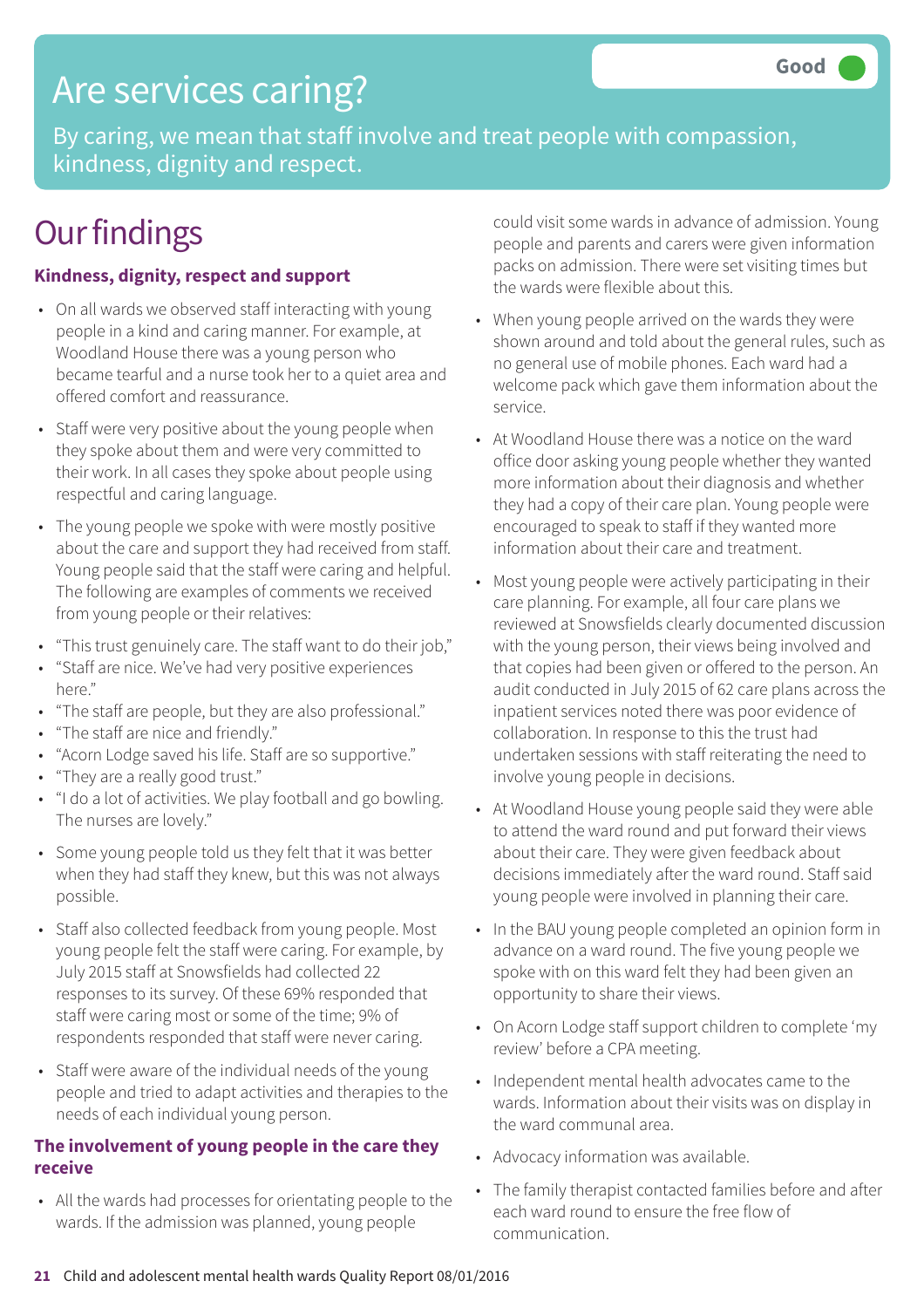# Are services caring?

By caring, we mean that staff involve and treat people with compassion, kindness, dignity and respect.

- At Woodland House there was a monthly carers meeting for the two wards together. It was an informal peer support group. The family therapist and a nurse supported this group. Families were also encouraged to provide feedback after a young person had been home on leave. There was a blank form in reception they could take and fill in to return.
- The young people had opportunities to give feedback on the service. For example, on BAU there was a young person's opinion group as well as a discussion group

with the ward manager. The young people had been supported to write a letter to staff detailing how they wished to be cared for. This was displayed prominently in the ward.

- Community meetings were held in all wards.
- Young people were also involved with decisions regarding the running of the wards. For example, some young people had been involved in recruitment panels.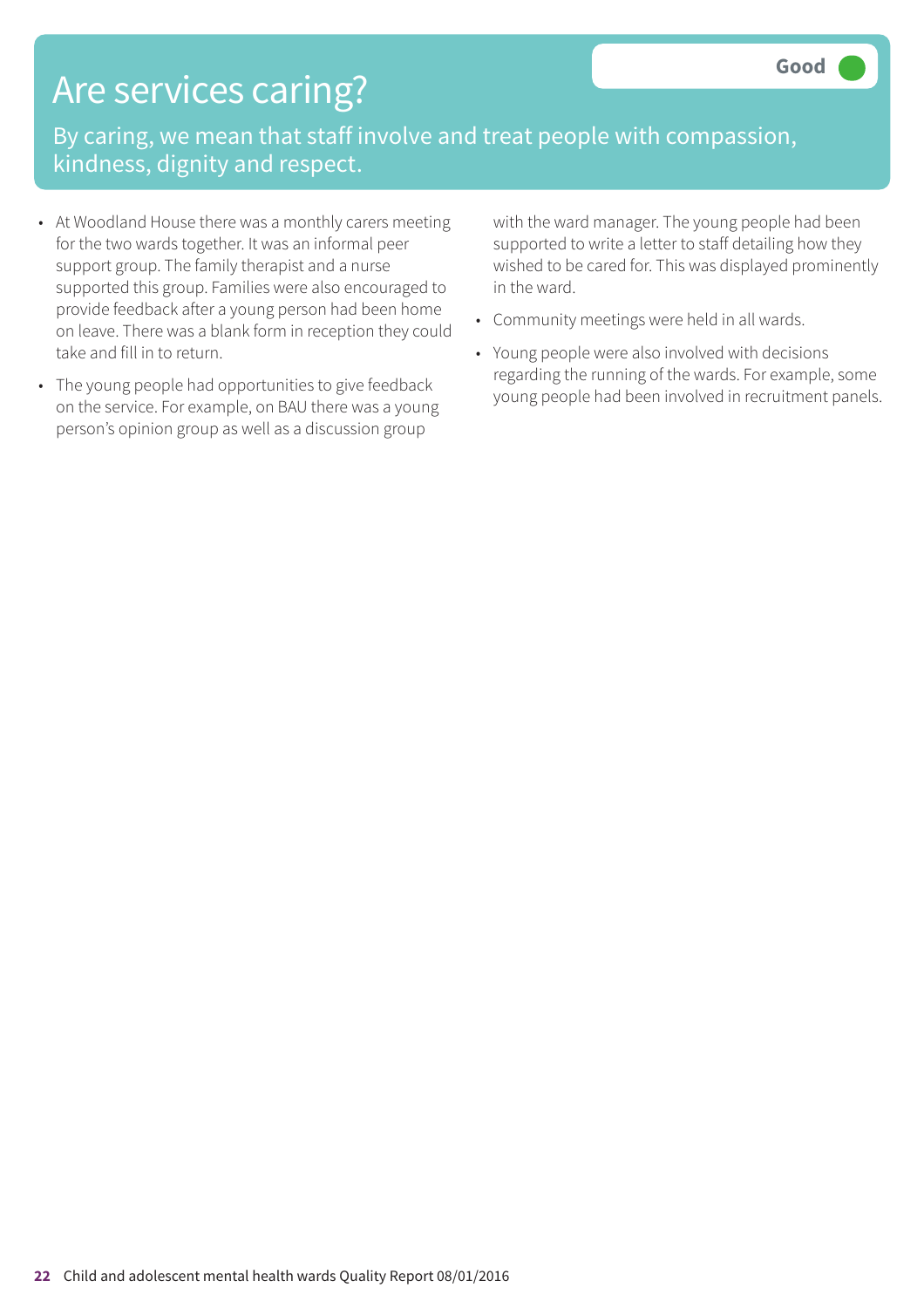# Are services responsive to people's needs?

By responsive, we mean that services are organised so that they meet people's needs.

# **Our findings**

### **Access, discharge and bed management**

- Average bed occupancy over the last 6 months was high. Four wards had bed occupancies higher than 85%. The numbers of beds in use at Woodland House had been reduced to 20 because of staff shortages. Initial bed management decisions were taken centrally by SLAM bed managers.
- At the time of the inspection the areas covered by the service had 51 young people placed in services outside of the trust. Some of these were due to requiring more specialist services, the others were due to lack of capacity in the service.
- Acorn Lodge was a national specialist service. It received referrals from across the country.
- If a young person was on leave for over seven days the wards would look to use their bed. At Woodland House, there was also a day patient service, with two spaces on each ward. Staff said there was a lot of pressure on beds. Young people from out of area, particularly from London, were sometimes admitted then transferred when a bed became available closer to home.
- The trust did not have a CAMHS psychiatric intensive care unit. If a young person required this support, they would have to be transferred to another service. Staff told us they felt this meant they sometimes cared for young people with higher needs on the wards, rather than transfer them to another service.
- Community staff were invited to CPA meetings but did not always attend. There were sometimes delays to discharge because of difficulty linking young people into community services or waiting for suitable accommodation to be identified.

### **The ward optimises recovery, dignity and comfort**

• The wards had good access to a range of treatment and activity rooms. For example, at Acorn Lodge facilities included a family therapy suite, an activity room and a ball pit room. At Snowsfields facilities included an art therapy room and relaxation room. People have access to outside space at all sites. Schools were available at all sites.

- Woodland House had an internet café which operated every evening for an hour. Access to the internet formed part of the young person's care plan.
- All five wards had a room where patients can meet visitors. On Acorn Lodge there was a flat where families could stay when visiting.
- Young people had access to a telephone to enable them to make calls and keep in touch with family and friends. Mobile phones were not allowed on the wards
- Young people on the adolescent wards said that the food was usually good and they were able to access hot drinks and snacks. The menus available were the same as the adult wards and were not always responsive to the needs of the age group. On Acorn Lodge, staff would sometimes cook the children other meals if they did not want any of the choices.
- The young people and children were able to personalise their bedrooms
- Access to the bedrooms at Woodland House was limited during the day because of the ward layout.
- Young people were able to store their possessions in lockers. They were encouraged to use the well-being walls in their rooms to personalise the space.
- There was a full programme of therapeutic activities and groups from Monday to Friday on the wards. At the weekend many young people went home if they could. At Woodland House, the occupational therapist organised outings for those who remained at the unit. Weekend activities included horse riding and shopping. The lounge area of the ward contained a table tennis table and a selection of books and games.

### **Meeting the needs of all people who use the service**

• Staff understood the needs of gay and bi-sexual young people. They described working with young people who were unsure about their sexual identity. The service had links with specialist gender identity services and staff were sensitive to the needs of young people in this respect. Staff were open to supportive discussions about sexuality.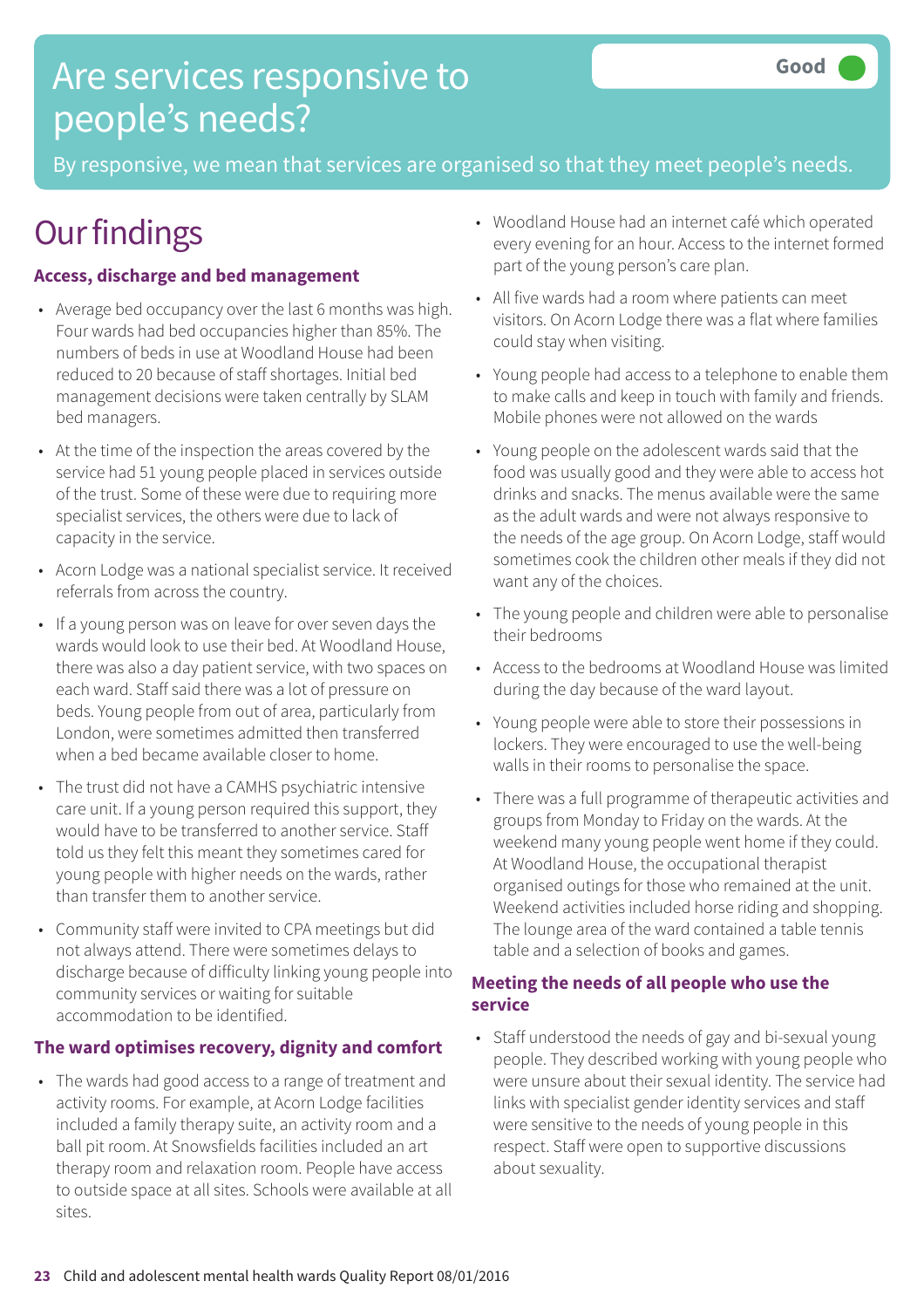# Are services responsive to people's needs?

### By responsive, we mean that services are organised so that they meet people's needs.

- The ward managers said they had had one disabled young person on the unit in the past four years. The disabled room was located furthest away from the nursing station and was not in use because of repairs being carried out.
- The dietary needs of the young people could be met. Meals could be provided that met patients' cultural and religious needs. A chaplain visited the ward regularly and staff could contact representatives of different faiths depending upon the needs of the young people.
- Staff supported young people to meet their cultural needs. For example, on Snowsfields staff had developed a care plan with a young person around their religion.
- Staff had used interpreters in the past to ensure that patients could understand and participate in decisions about their care and treatment.
- The wards all had multi faith rooms.

#### **Listening to and learning from concerns and complaints**

- Young people knew how to raise concerns and make a complaint. They said they would raise this with staff initially. Advocacy services were available to support young people. Staff were clear about how they would respond to concerns.
- Complaints leaflets were on display on the wards. The leaflets explained how to make a complaint or offer a compliment. The leaflet contained information about the independent complaints advocacy service and how to contact them for assistance.
- Staff were aware of what constituted a complaint and the need to respond appropriately. Staff would share any issue raised with them with the ward managers.
- In the last year there had been seven complaints across the wards. These had been investigated and responded to. At Woodland House there were two longstanding complaints that had gone to the ombudsman for review.
- Complaints were monitored and reviewed in the CAG clinical governance meeting
- Staff received feedback on the outcome of investigation of complaints and acted on the findings. Learning was shared through team meetings.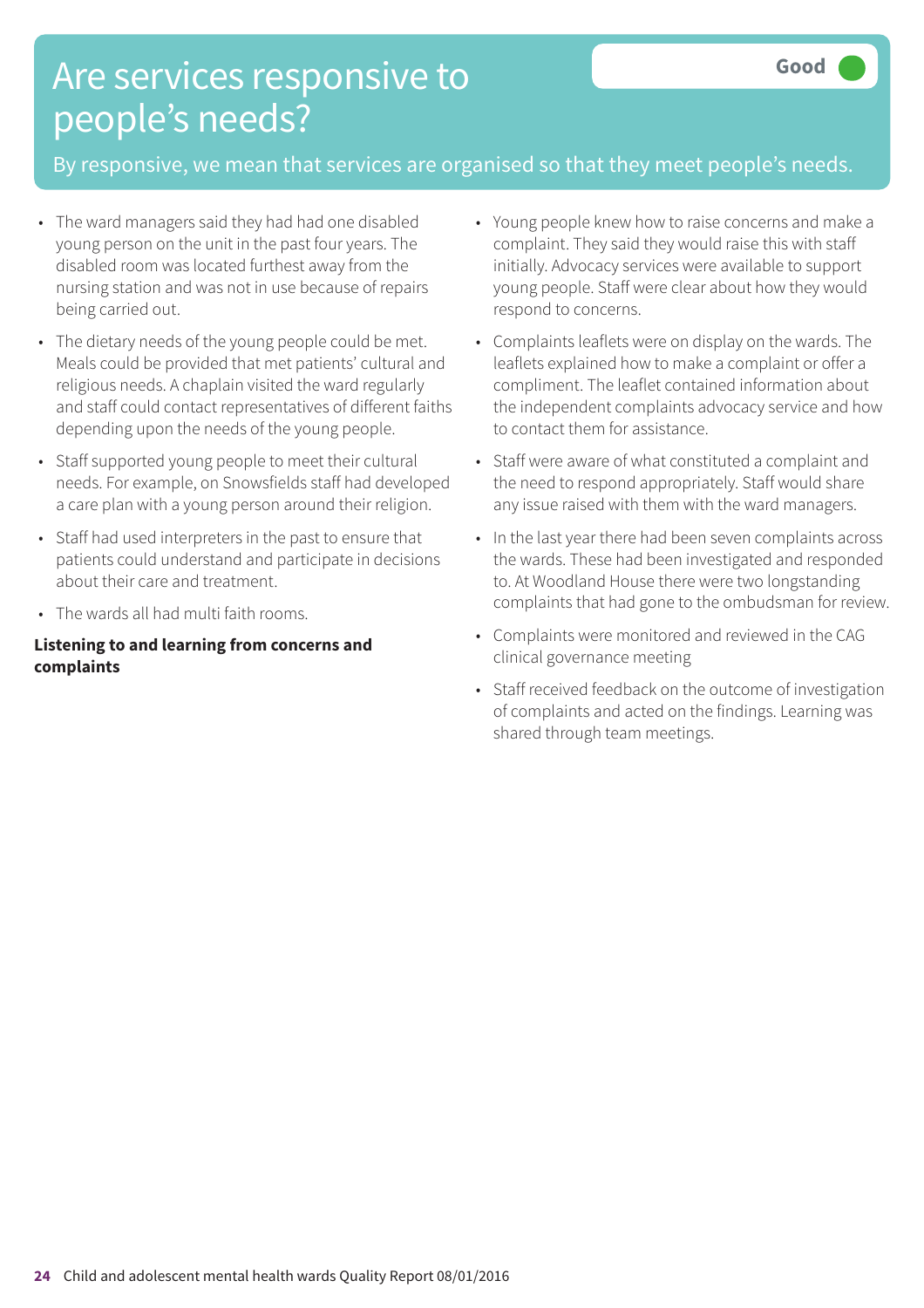## Are services well-led?

By well-led, we mean that the leadership, management and governance of the organisation assure the delivery of high-quality person-centred care, supports learning and innovation, and promotes an open and fair culture.

# **Our findings**

### **Vision and values**

- Staff across all teams were aware of the trust's vision, "everything we do is to improve the lives of people and the communities we serve and promote mental health and wellbeing for all." Staff demonstrated awareness of the trust's values and how these impacted on their work. Staff on the BAU had worked together with young people to develop a specific ward vision using the trust's vision.
- Staff were aware of senior managers in the organisation and these managers had visited the wards. Ward mangers and staff on wards told us they felt well supported by the CAG director.
- Some staff working at Woodland House in Kent said that they felt isolated from the rest of the trust because they were geographically distant from locations for training and meetings. Senior staff were aware of the risks associated with supporting this geographically isolated unit. The director of the clinical advisory group (CAG) held a monthly open forum question and answer session with staff.

### **Good governance**

- The service had regular clinical governance meetings where information relating to the service was monitored. The ward mangers also met regularly to share information and monitor the service against key performance indicators.
- Staff were able to add information to the local risk register. All the issues were RAG (red, amber, green) rated and plans identified to address any concerns.
- Where incidents had learning and action required, staff had implemented action plans. These were updated and monitored on a regular basis.

### **Leadership, morale and staff engagement**

• Staff on all wards spoke highly of their ward managers. Almost all staff felt well supported and that the managers created a positive, respectful working environment. All the ward managers were very positive about and proud of their services.

- Most staff we spoke with felt morale was good on their wards. Many told us that they found the job hard, but felt well supported by colleagues. Staff at Woodland House and at Acorn Lodge told us that staff vacancies made their jobs stressful. However, almost all staff felt their team morale was mostly positive and enjoyed their jobs.
- All staff felt well supported by other staff on the unit. Agency staff, many of whom worked in the service several times a week, said they felt they were part of the team.
- Sickness rates on the wards were not high. The sickness rate for the preceding 12 month period on the 31 July 2015 was 3.1% across CAMHS (this included community CAMHS).
- Staff knew how to raise concerns when they had them. Most explained that they would do this to their managers. Staff were aware of whistleblowing-blowing processes and would use them if they had concerns. Almost all staff we spoke with felt they could raise concerns without fear of victimisation
- Staff had opportunities for leadership development. The trust had a leadership development course for band 6 nurses.
- Staff were open and transparent with young people and parents. For example, on Acorn Lodge staff communicated directly with parents following incidents regarding their child.
- Staff were offered the opportunity to give feedback on services.
- Young people were encouraged to give feedback about their experience in the services. This was collected on an electronic device. Staff responded to feedback from the young people. For example, at Woodland House there was a poster on display in the communal area showing what action staff had taken in response to feedback from the young people. Young people had raised an issue that when one patient was distressed other patients were left alone. Staff detailed the action they had taken in response to the feedback. Staff at Snowsfields were now providing more information on medications following feedback from young people. They had also arranged sessions for young people with the pharmacist so they could discuss their medications.